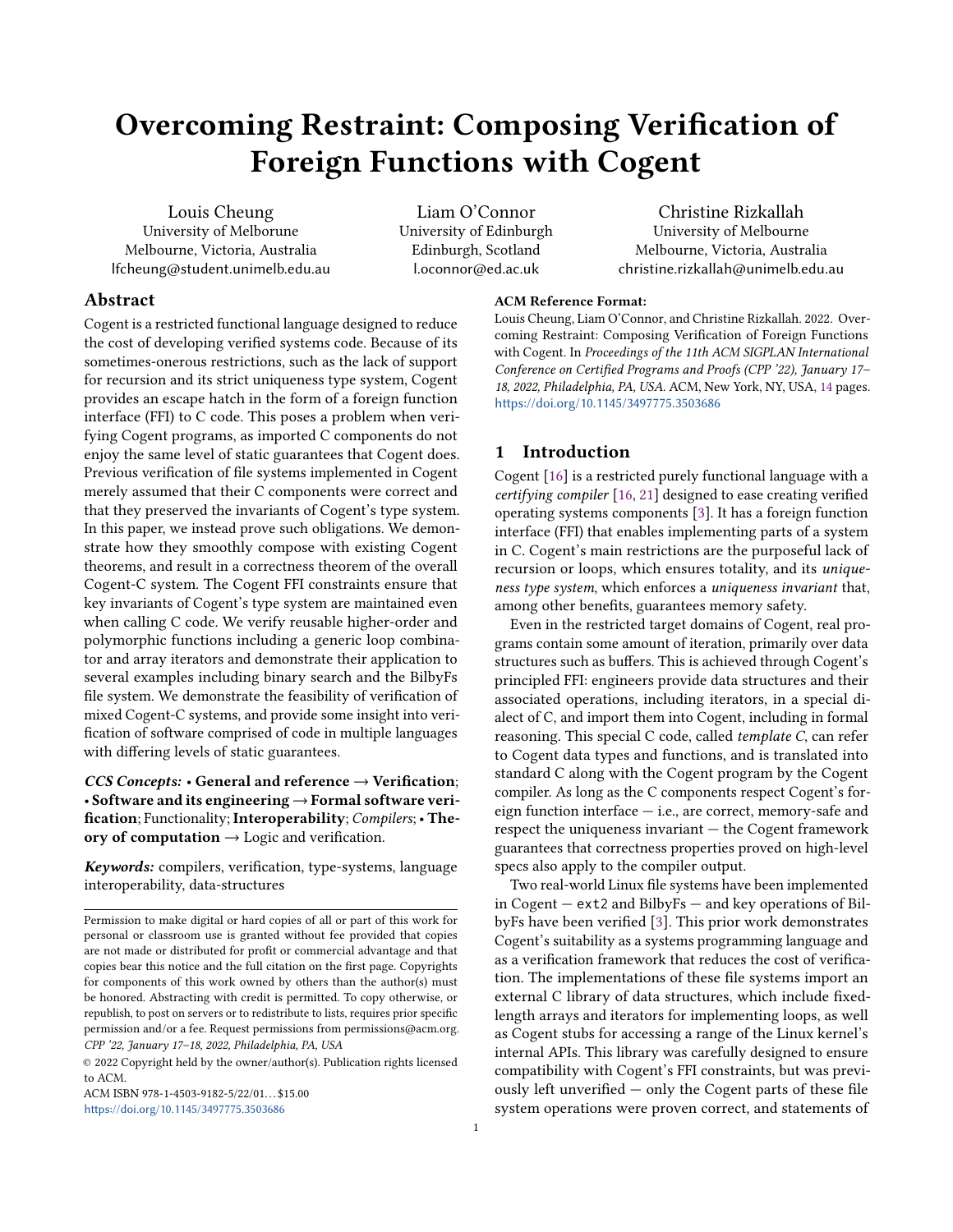the underlying C correctness and FFI constraints defining Cogent-C interoperability were left as assumptions.

To fully verify a system written in Cogent and C, one needs to provide manually-written abstractions of the C parts, and manually prove refinement through Cogent's FFI. The effort required for this manual verification remains substantial, but the reusability of these libraries allows this cost to be amortised across different systems.

In this paper, we eliminate several of these assumptions by verifying the array implementation and key iterators used in the BilbyFs file system (Section [3\)](#page-6-0), and discharging the conditions imposed by Cogent's FFI (Section [5\)](#page-10-0). We also verify a generic-loop combinator (Section [4\)](#page-10-1) and its application to binary search. This demonstrates that it is possible and relatively straightforward for the C components of a realworld Cogent-C system to satisfy Cogent's FFI conditions. The compiler-generated refinement and preservation proofs compose with manual C proofs at each intermediate level up to Cogent's generated shallow embedding, and verify some example Cogent-C programs.

As arrays and loops are extremely common in Cogent programming, our proofs are highly reusable for verification of any future Cogent-C system. In addition, our proofs connect C arrays to plain old Isabelle/HOL lists and loops to an Isabelle/HOL repeat function that allows early termination. These proofs are reusable even beyond the context of Cogent in verification of C code. Our code and proofs are online [\[4\]](#page-13-4).

Similar to many high-level languages, Cogent's foreign function interface connects a high-level language with strong static guarantees to an unsafe imperative language. This work provides our community with a case-study demonstrating how to equip such a foreign function interface with proof requirements such that those static guarantees are maintained for the overall system. In particular, our work supports, and is well-described by, Ahmed's claim that:

"Compositional compiler correctness is, in essence, a language interoperability problem: for viable solutions in the long term, high-level languages must be equipped with principled foreign-function interfaces that specify safe interoperability between high-level and low-level components, and between more precisely and less precisely typed code."  $[1]$ 

Our approach to language interoperability does not rely on how the refinement theorems of the languages are obtained nor on whether they are manually or automatically proven. As such, we believe that this approach is likely reusable in the context of verified compilers.

#### 2 Cogent

The Cogent language [\[15](#page-13-5)[–17\]](#page-13-6) was originally designed for the implementation of systems components such as file systems [\[3\]](#page-13-3). It is a purely functional language, but it is compiled into efficient C code suitable for systems programming $^1$  $^1$ .

The Cogent compiler produces three artefacts: C code, a shallow embedding of the Cogent code in Isabelle/HOL [\[14\]](#page-13-7), and a formal refinement proof relating the two [\[16,](#page-13-1) [21\]](#page-13-2). The refinement theorem and proof rely on several intermediate embeddings also generated by the Cogent compiler, some related through language level proofs, and others through translation validation phases (Section [2.5\)](#page-4-0). The compiler certificate guarantees that correctness theorems proven on top of the shallow embedding also hold for the generated C, which eases verification, and serves as the basis for further functional correctness proofs.

A key part of the compiler certificate depends on Cogent's uniqueness type system, which enforces that each mutable heap object has exactly one active pointer in scope at any point in time. This uniqueness invariant allows modelling imperative computations as pure functions: the allocations and repeated copying commonly found in functional programming can be replaced with destructive updates, and the need for garbage collection is eliminated, resulting in predictable and efficient code.

Well-typed Cogent programs have two interpretations: a purely functional value semantics, which has no notion of a heap and treats all objects as immutable values, and an imperative update semantics, describing the destructive mutation of heap objects. These two semantic interpretations correspond (Section [2.5\)](#page-4-0), meaning that any correctness proofs about the value semantics also apply to the update semantics. As we shall see, this correspondence further guarantees that well-typed Cogent programs are memory safe.

#### 2.1 Language Design and Examples

Cogent has unit, numeric, and boolean primitive types, as well as functions, sum types (i.e., variants) and product types (i.e., tuples and records). Users can declare additional abstract types in Cogent, and define them externally (i.e., in C). Abstract and record types may be boxed, that is, stored on the heap, in which case they are mutable and subject to the uniqueness restrictions of Cogent's type system. Cogent does not support closures, so partial application via currying is not common. Thus, functions of multiple arguments take a tuple or record of those arguments.

Figure [1](#page-2-0) includes an example of Cogent signatures for an externally-defined array library interface, where array indices and length are unsigned 32-bit integers (U32).

<span id="page-1-0"></span> $^{1}$ While Cogent is ideally suited for applications that involve minimal sharing and where efficiency matters, it is not specific to the systems domain.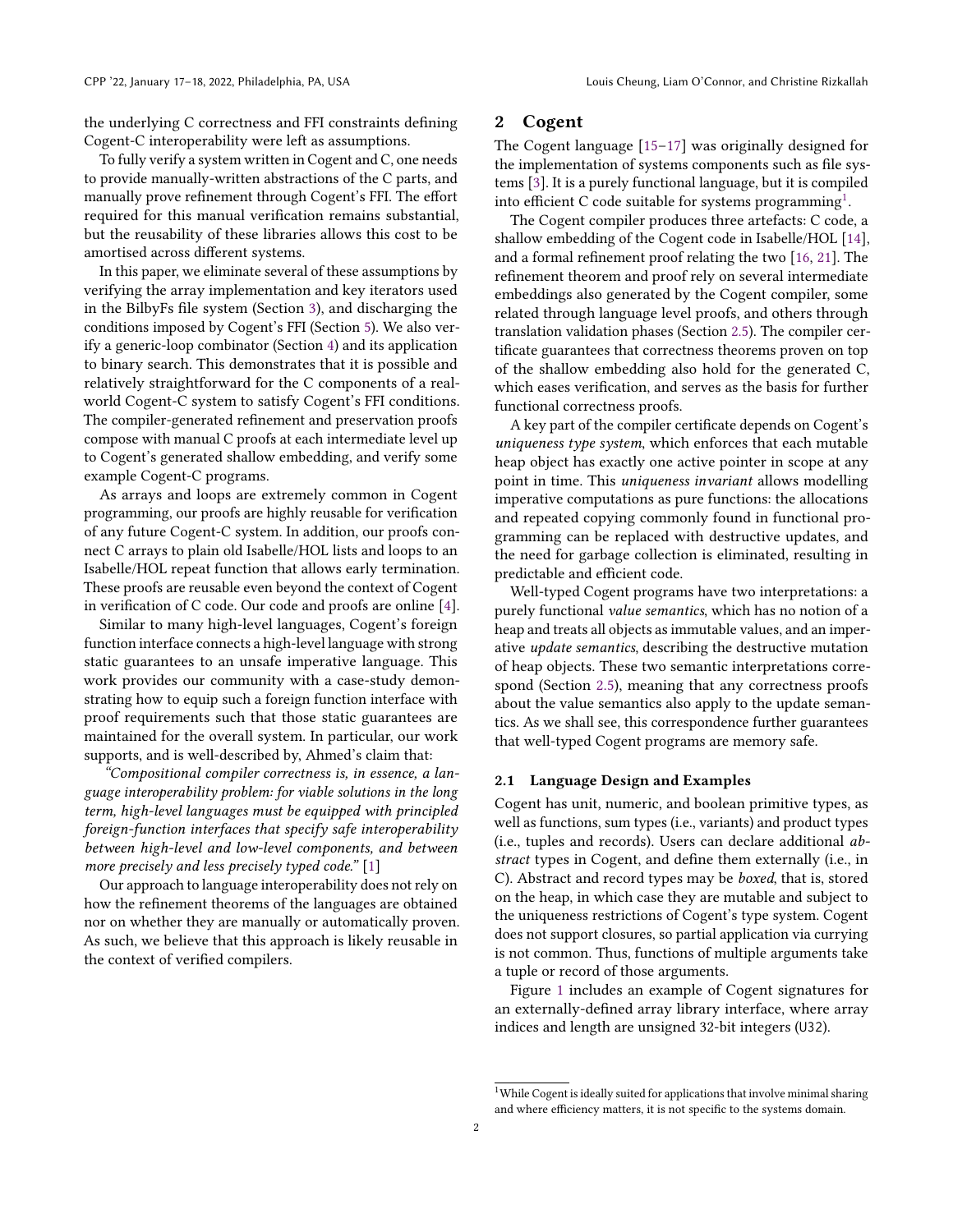<span id="page-2-0"></span>type Array a length :  $(Array a)! \rightarrow \cup 32$ get :  $((Array a)!, U32, a!) \rightarrow a!$ put :  $(Array \, a, \, \text{U32}, \, a) \rightarrow Array \, a$  $map : (a \rightarrow a, Array a) \rightarrow Array a$ fold :  $((a!, b) \rightarrow b, b, (Array a)!) \rightarrow b$ add :  $(U32, U32) \rightarrow U32$ add  $(x, y) = x + y$ sum :  $(Array U32) ! \rightarrow U32$ 

Figure 1. A Cogent sum program that makes use of an abstract array type and operations.

sum  $arr =$  fold (add, 0,  $arr$ )

Like ML, Cogent supports parametric polymorphism for top-level functions, and implements it via monomorphisation. For imported code, the compiler generates specialised C implementations from a polymorphic template, one for each concrete instantiation used in the Cogent code. Variables of polymorphic type are by default linear, which means they must be used exactly once [\[22\]](#page-13-8). Thus a polymorphic type variable may be instantiated to any type, including types that contain pointers, while preserving the uniqueness invariant.

As mentioned, types and functions provided in external C code are called abstract in Cogent. The Cogent compiler has infrastructure for linking the C implementations and the compiled Cogent code. Users write template C code, that can include embedded Cogent types and expressions via quasiquotation, and the Cogent compiler translates the template C into ordinary C that it links with the C code generated from Cogent. To represent containers, abstract types may be given type parameters. These parameterised types, as well as polymorphic functions, are translated into a family of automatically generated C functions and types; one for each concrete type used in the Cogent program.

Though the Array type interface may appear purely functional, Cogent assumes that all abstract types are by default linear, ensuring that the uniqueness invariant applies to variables of type Array. Therefore, any implementation of the abstract put function is free to destructively update the provided array, without contradicting the purely functional semantics of Cogent.

When functions only need to read from a data structure, uniqueness types can complicate a program unnecessarily by requiring a programmer to thread through all state, even unchanged state. The !-operator helps to avoid this by converting linear, writable types to read-only types that can be freely shared or discarded. This is analogous to a borrow in Rust. The length and get functions, presented in Figure [1,](#page-2-0) can read from the given array, but may not write to it.

<span id="page-2-1"></span>

| length : $(Array a)! \rightarrow \cup 32$                                 |
|---------------------------------------------------------------------------|
| mapAccum : $((a, b, c!) \rightarrow (a, b), b, (Array a)!, U32, U32, c!)$ |
| $\rightarrow (Array a, b)$                                                |
| fold : $((a, b, c!) \rightarrow b, b, (Array a)!, U32, U32, c!)$          |

add :  $(U32, U32, ()$ )  $\rightarrow$  U32 add  $(x, y, z) = x + y$ sum :  $(Array U32)! \rightarrow U32$ sum  $arr =$  fold (add, 0,  $arr$ , 0, length  $arr$ , ())

Figure 2. The sum function now written against the interace from Cogent's C library.

As Cogent does not support recursion, iteration is expressed using abstract higher-order functions, providing basic traversal combinators such as map and fold for abstract types, as can be seen in Figure [1.](#page-2-0) Note that map is passed a function of type  $a \rightarrow a$ . As such, map is able to destructively overwrite the array with the result of the function applied to each element.

While Cogent supports higher-order functions, it does not support nested lambda abstractions or closures, as these can require allocation if they capture variables. Thus, to invoke the map or fold functions, a separate top-level function must be defined, such as add in our example.

The array interface from Cogent's C library used in the implementation of the Cogent file systems, part of which is given in Figure [2,](#page-2-1) is more complex than that of Figure [1:](#page-2-0) The higher-order functions are given two additional index parameters to operate over only a subsection of an array; and instead of relying on closure captures, which are not available in Cogent, we provide alternative iterator functions which carry an additional observer read-only input (of type c!). In addition, the function mapAccum is a generalised version of map, which allows threading an accumulating argument through the map function, similar to the same function in Haskell. We present the verification of these iterators in Section [3.](#page-6-0)

# 2.2 Dynamic Semantics

Cogent's big-step value semantics is defined through the judgement  $V \vdash e \bigtriangledown v$ . This judgement states that the expression  $e$  under environment  $V$  evaluates to the value  $v$ . The environment  $V$  maps variables to their values. The imperative update semantics, which additionally may manipulate a mutable store  $\mu$ , is defined through the judgement  $U \vdash e | \mu \overline{\psi} u | \mu'$ . This states that, starting with an initial store  $\mu$  the expression  $e$  will evaluate under the environment  $U$ to a final store  $\mu'$  and a result value  $u$ . Unlike the values in the value semantics, values in the update semantics may be pointers to locations in the store.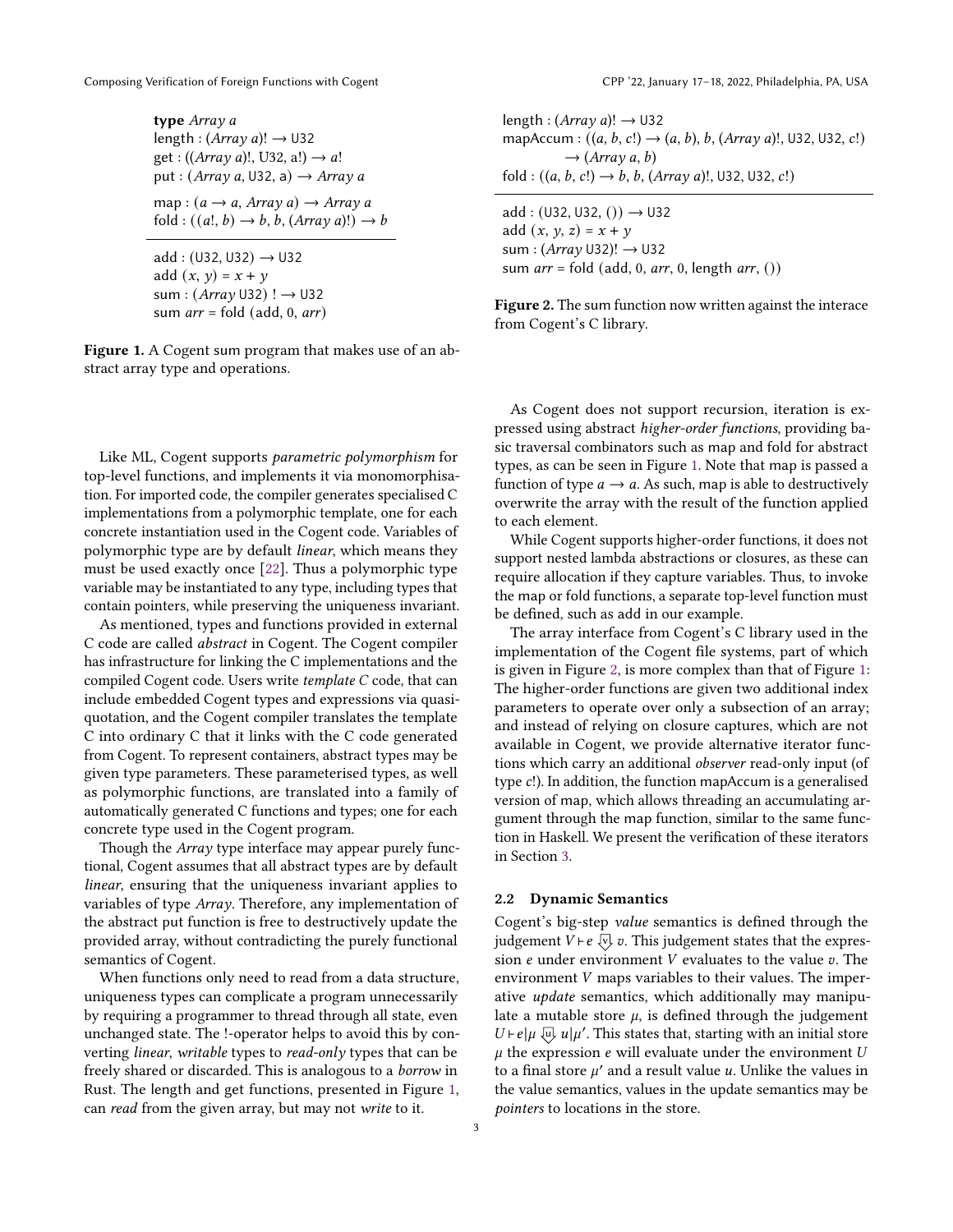Both of these semantics are further parameterised by additional functions and types of values that are provided externally to Cogent, to model the semantics of abstract functions and types. More formally, the value semantics is parameterised by a function  $\xi_v : f_{id} \to (v \to v)$  and the update semantics by a function  $\xi_u : f_{id} \to (\mu \times u \to \mu \times u)$ . Both of these are essentially an environment providing a pure HOL function on Cogent values (and stores, for the update semantics) for each abstract function. The definitions of values in the value semantics  $(v)$  and update semantics  $(u)$  are also extended with parameters  $a_v$  and  $a_u$  respectively which represent values of abstract types.

Along with C code for all abstract functions and types, the user must also manually provide Isabelle/HOL abstractions of this C code to instantiate these environments.

To verify Cogent systems, three main proof obligations must be discharged: type preservation, which ensures the uniqueness invariant is maintained; the frame requirements, which ensures that memory safety is maintained; and refinement, which ensures that functional correctness theorems are preserved down to the C level via the provided abstractions. Cogent proves all three of these requirements automatically for Cogent code: both type preservation and the frame requirements are simple corollaries of the key semantic correspondence theorem (Theorem [2.5\)](#page-4-1) that makes up part of the Cogent refinement chain. For linked C code, however, the user must discharge these obligations manually. We discuss our verification of these requirements for C code in Section [3.](#page-6-0)

## 2.3 Typing and Type Preservation

Cogent's static semantics are defined through a standard typing judgement  $A; \Gamma \vdash e : \tau$ , which states that *e* has type τ under context Γ, with an additional context  $A$  that tracks assumptions about the linearity of type variables in  $\tau$ . To accommodate abstract types, we allow the type system to be extended with types A  $\bar{\tau}$  and  $(A \bar{\tau})$ !, referring to linear abstract types and read-only abstract types respectively, where A is a type constructor parameterised by zero or more type parameters  $\overline{\tau}$ .

Dynamic values in the value semantics are typed by the simple judgement  $v : \tau$ , whereas update semantics values must be typed with the store  $\mu$  to type the parts of the value that are stored there. Update semantics values are typed by the judgement  $u | \mu : \tau$  [ $r * w$ ], which additionally includes the *heap footprint*, consisting of the sets of read-only  $(r)$  and writable  $(w)$  pointers the value can contain. We use the same notation for value typing on environments.

This heap footprint annotation is crucial to ensuring that Cogent maintains its uniqueness invariant, as it places constraints on the footprints of subcomponents of a value to rule out aliasing of live pointers. Thus, our theorem of type preservation across evaluation in the update semantics also shows that this invariant is preserved. More details on these

constraints are discussed in earlier work [\[16,](#page-13-1) [17\]](#page-13-6). When the heap footprints are not relevant and merely existentially quantified, we shall omit them:

$$
u|\mu : \tau \equiv \exists r \ w. \ u|\mu : \tau [r * w]
$$

<span id="page-3-0"></span>Theorem 2.1 (Type Preservation). For both update and value semantics:

- $A; \Gamma \vdash e : \tau \wedge U | \mu : \Gamma \wedge U \vdash e | \mu \downarrow \mu \downarrow \mu' \longrightarrow u | \mu' : \tau$
- $A; \Gamma \vdash e : \tau \wedge V : \Gamma \wedge V \vdash e \overline{\vee} \vee v \longrightarrow v : \tau$

This states that the value typing relation for either semantics is preserved across the evaluation relation for well-typed expressions. Because the value typing relations of the update and value semantics are later combined into one refinement relation, which is shown to be preserved across evaluation in Theorem [2.5,](#page-4-1) type preservation is obtained by simply erasing one of the semantics from Theorem [2.5.](#page-4-1)

Because the set of types is extensible, the value-typing relation for both semantics must also be extensible. To ensure that the user's extensions to the value-typing relation do not violate the uniqueness invariant, Cogent places a number of proof obligations on abstract types that must be discharged by the user. These requirements are outlined in Section [2.7.](#page-5-0)

#### <span id="page-3-1"></span>2.4 Frame Requirements

In addition to type preservation, which ensures that each Cogent value is well-formed and does not contain internal aliasing, we must also show that the mutable store  $\mu$  is in good order throughout evaluation — memory should not be leaked, and programs should not write to memory to which they have no access. These memory safety requirements are summed up by Cogent's frame relation, which describes how a program may affect the store. Given an input set of writable pointers  $w_i$ , an input store  $\mu_i$ , an output set of pointers  $w_o$ and an output store  $\mu_o$ , the relation,  $w_i \mid \mu_i$  frame  $w_o \mid \mu_o$ , ensures three properties for any pointer  $p$ .

| inertia: $p \notin w_i \cup w_o \longrightarrow \mu_i(p) = \mu_o(p)$                       |
|--------------------------------------------------------------------------------------------|
| leak freedom: $p \in w_i \longrightarrow p \notin w_o \longrightarrow \mu_o(p) = \bot$     |
| fresh allocation: $p \notin w_i \longrightarrow p \in w_o \longrightarrow \mu_i(p) = \bot$ |

Inertia ensures that pointers not in the frame remain unchanged; leak freedom ensures that pointers removed from the frame no longer point to anything; and fresh allocation ensures that pointers added to the frame were not already used. The frame relation implies that any property of a given value is unaffected by updates to unrelated parts of the heap. The frame relation holds for all Cogent computations, ensuring memory safety along with type safety:

<span id="page-3-2"></span>Theorem 2.2 (Preservation and Frame Relation).

$$
A; \Gamma \vdash e : \tau \wedge U | \mu : \Gamma [r * w] \wedge U \vdash e | \mu \downarrow \sqcup \mu' \longrightarrow
$$
  

$$
\exists r' w' . r' \subseteq r \wedge w | \mu \text{ frame } w' | \mu' \wedge u | \mu : \tau [r' * w']
$$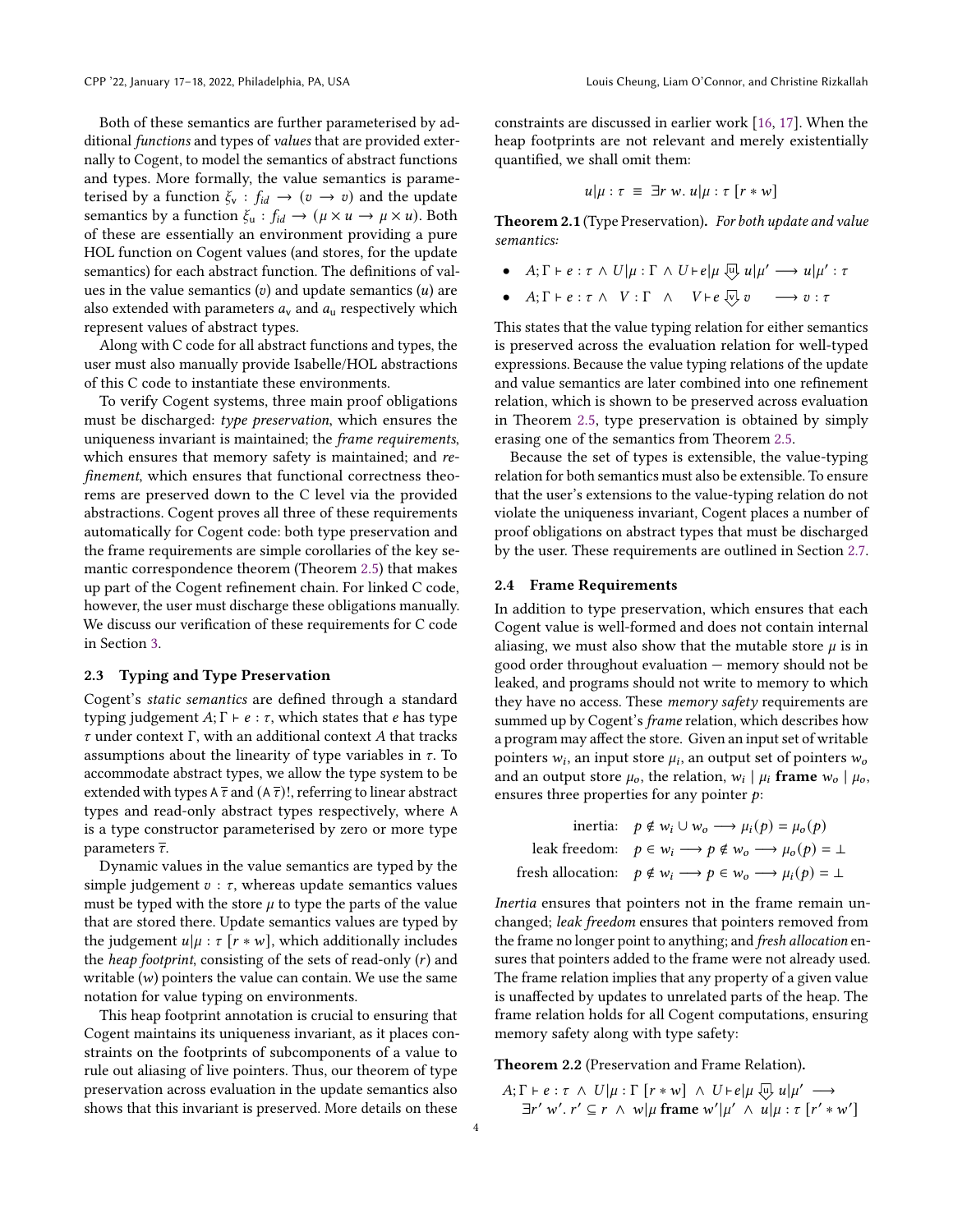<span id="page-4-3"></span>

Figure 3. Cogent's semantic levels and refinement theorems.

This states that a well-typed program will evaluate in the update semantics to a well-typed value, and that the frame relation holds between the writable pointers of the input environment and the output value. Note that this theorem implies update semantics type preservation (Theorem [2.1\)](#page-3-0), because this theorem too is a simplification of Theorem [2.5.](#page-4-1)

#### <span id="page-4-0"></span>2.5 Refinement

The overall proof that the C code refines the purely functional shallow embedding in Isabelle/HOL is broken into a number of sub-proofs and translation validation phases. [Figure 3](#page-4-3) gives an overview of Cogent's refinement theorems for a function  $f(x)$  applied to an argument a. The compiler generates four embeddings: a top-level shallow embedding in terms of pure functions; a polymorphic deep embedding of the Cogent program, which is interpreted using the value semantics; a monomorphic deep embedding of the Cogent program, which can be interpreted using either the value or update semantics; and an Isabelle/HOL representation of the C code generated by the compiler, imported into Isabelle/HOL by the C-parser [\[24\]](#page-13-9) used in the seL4 project [\[8\]](#page-13-10). The C-parser generates a deep embedding of C in Isabelle/HOL, and, using AutoCorres [\[5,](#page-13-11) [6\]](#page-13-12), is then abstracted to a corresponding state-monadic embedding of the C code in HOL.

Each of these semantic layers is connected by a refinement proof by forward simulation: Given a refinement relation that relates corresponding values between two layers, we prove that if the more concrete (lower in the hierarchy) layer evaluates, then the more abstract (higher in the hierarchy) layer, given corresponding inputs, will also evaluate to corresponding outputs. The composition of all these refinements means that any property preserved by refinement, such as functional correctness, proved about all executions of the most abstract embedding — the Shallow HOL embedding — will also apply to the most concrete embedding, i.e. the C code.

2.5.1 Update to C Refinement. In the first stage, Cogent proves refinement between the C implementation and the

deep embedding in the update semantics. AutoCorres imports C as a nondeterministic state-monadic program shallowly embedded in Isabelle/HOL. To make our definitions more symmetrical with those of Cogent, we define a C evaluation relation as follows:

Definition 2.3 (C Evaluation Relation).

$$
a_{c} \vdash \sigma \mid f_{c} \subseteq r_{c} \mid \sigma' \equiv
$$
  
(r\_{c}, \sigma') \in results(f\_{c} a\_{c} \sigma) \land \neg failed(f\_{c} a\_{c} \sigma)

This states that given an input  $a_c$  and C heap  $\sigma$ , the C function  $f_c$  evaluates to  $r_c$  and an output heap  $\sigma'$  and that no undefined behaviour occurred (indicated by  $\neg$  failed).

The Cogent compiler additionally generates a value relation  $\mathcal{V}_c^{\mathsf{u}}$  and a *heap relation*  $\mathcal{H}_c^{\mathsf{u}}$ , which together form the refinement relation for this refinement lemma. Using an automated technique described elsewhere [\[21\]](#page-13-2), the Cogent proof then automatically discharges this proof obligation on a per-program basis via translation validation, while leaving open proof obligations for the user to discharge for abstract functions implemented in C.

<span id="page-4-2"></span>**Theorem 2.4** (Update  $\Rightarrow$  C refinement). For any function  $f(x)$  with monomorphic Cogent embedding  $f_m$  and C embedding  $f_c$ , given an argument represented in the update semantics of Cogent as  $a_u$  and in C as  $a_c$ , we have:

$$
\mathcal{V}_c^u(a_c, a_u) \wedge \mathcal{H}_c^u(\sigma, \mu) \wedge a_c \vdash \sigma \mid f_c \in \r c \mid \sigma' \longrightarrow \exists r_u \mu'. (x \mapsto a_u) \vdash f_m \mid \mu \overline{\omega} \mid r_u \mid \mu' \wedge \mathcal{V}_c^u(r_c, r_u) \wedge \mathcal{H}_c^u(\sigma', \mu')
$$

This states that if the C embedding evaluates to a result, then the corresponding Cogent update semantics will, given corresponding input values and heaps, evaluate to corresponding output values and heaps.

2.5.2 Semantic Correspondence. For the second stage, we must bridge the gap between the *update* semantics and value semantics. This is accomplished by Cogent's proof for all well-typed programs that the two semantics correspond. As previously mentioned, this theorem combines both of the value typing relations from the two semantics  $v : \tau$  and  $u|\mu : \tau$  [ $r * w$ ] into one one combined relation  $u|\mu \stackrel{\mathcal{R}}{\sim} v$  :  $\tau$  [ $r * w$ ]. In addition to typing both values,  $u$  and  $v$ , this relation also requires that they represent the same conceptual value. Prior work [\[16,](#page-13-1) [17\]](#page-13-6) proves that the update semantics refines the value semantics by proving that this relation is preserved across the evaluation of both, and furthermore that evaluation in the update semantics implies the evaluation in the value semantics. As mentioned in Section [2.4,](#page-3-1) this also simultaneously proves the frame requirements hold for Cogent code.

<span id="page-4-1"></span>Theorem 2.5 (Value  $\Rightarrow$  Update refinement). For any e where  $A; Γ ⊢ e : τ, if U | μ \stackrel{{\cal R}}{\sim} V : Γ [r * w] \; and \; U ⊢ e ∣ μ \; ∀ y \; u ∣ μ', then$ there exists a value v and pointer sets  $r' \subseteq r$  and w' such that  $V \vdash e \bigvee v$ , and  $u|\mu' \stackrel{\mathcal{R}}{\sim} v : \tau[r'*w']$  and  $w | \mu$  frame  $w' | \mu'$ .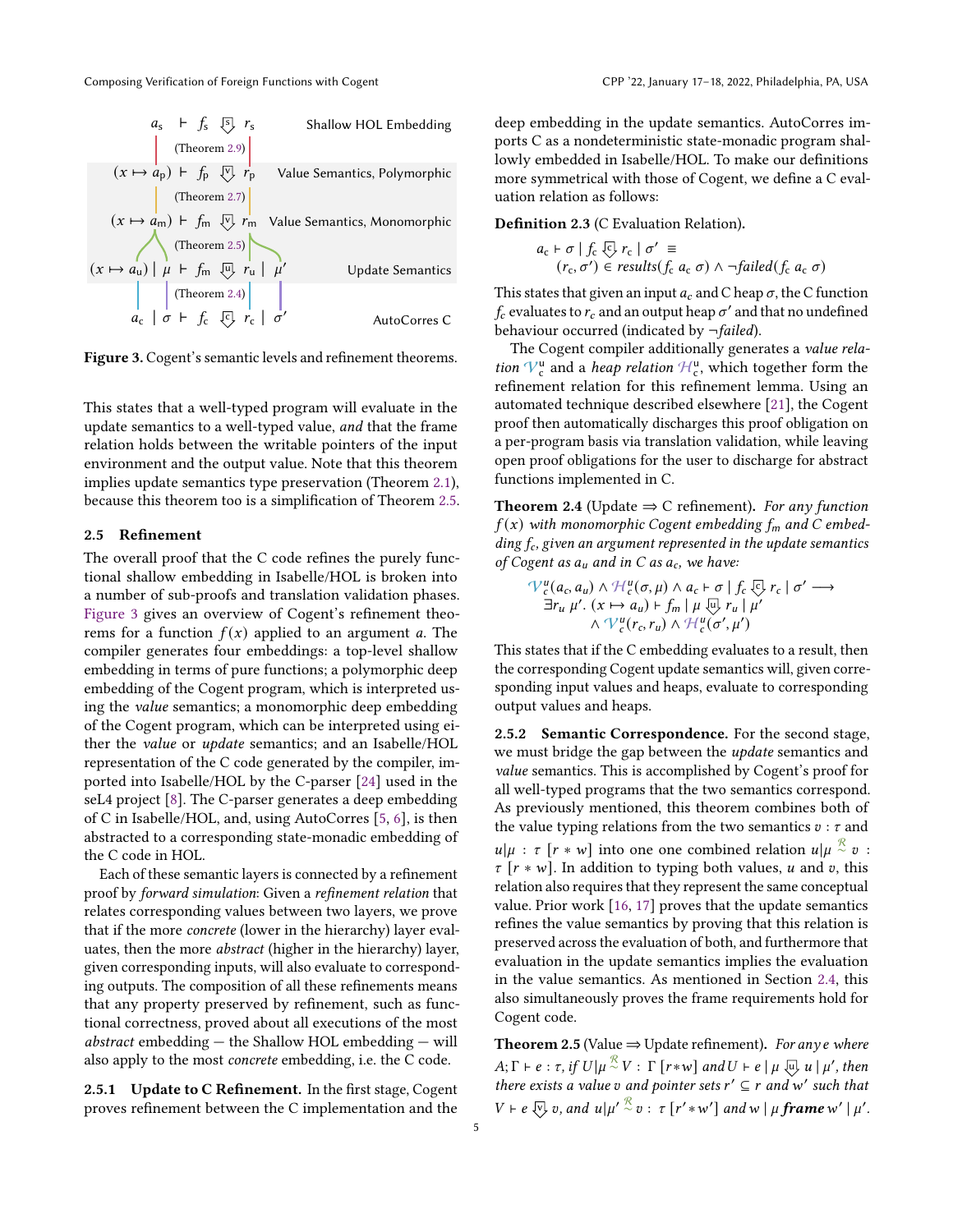This proof is parameterised by the assumption that the same holds for abstract functions. We discuss how to discharge this assumption in Section [3.](#page-6-0)

2.5.3 Monomorphisation. Recall that the Cogent compiler eliminates polymorphism by monomorphising, that is, replacing polymorphic functions with specialised copies, one for each type used in the program. Using template C, the Cogent compiler can do the same for the user-supplied C code. To prove that this elimination of polymorphism preserves correctness we must show that the monomorphic program refines the polymorphic program. This is accomplished by replicating the compiler's monomorphisation operations in Isabelle/HOL as functions on deep embeddings:  $M_e$  to monomorphise expressions and  $\mathcal{M}_v$  to monomorphise values. Then, the refinement relation is simply defined:

Definition 2.6 (Monomorphisation Relation).

$$
\mathcal{R}_{\mathsf{m}}^{\mathsf{p}}(v_{\mathsf{m}},v_{\mathsf{p}})\equiv(v_{\mathsf{m}}=\mathcal{M}_{v}(N,v_{\mathsf{p}}))
$$

where  $N$  is a name mapping, supplied by the compiler, indicating which set of monomorphic functions correspond to which polymorphic functions.

Proving refinement, then, proceeds on much the same lines as the other layers:

<span id="page-5-2"></span>**Theorem 2.7** (Polymorphic  $\Rightarrow$  Monomorphic refinement). For any function  $f(x)$  with a polymorphic embedding  $f_p$  and argument  $a_p$ , let  $f_m = \mathcal{M}_e(N, f_p)$  and  $a_m = \mathcal{M}_v(a_p)$ . Then we have:

$$
\frac{\mathcal{R}_m^p(a_m, a_p) \wedge (x \mapsto a_m) \vdash f_m \bigtriangledown r_m \longrightarrow}{\exists r_p. (x \mapsto a_p) \vdash f_p \bigtriangledown r_p \wedge \mathcal{R}_m^p(r_m, r_p)}
$$

2.5.4 Shallow Embedding. Having reached the top of the refinement tower, we must cross the bridge back to shallow embeddings, i.e., our pure HOL functions that serve as an executable specification. Because this embedding is just pure functions, our "evaluation" relation is just function application:

Definition 2.8 (Shallow Evaluation Relation).

$$
a_{s} + f_{s} \quad \boxed{s} \quad r_{s} \equiv (f_{s} \ a_{s} = r_{s})
$$

To show refinement, the compiler must once again connect deep and shallow embeddings, just as with the Cogent to C refinement (Theorem [2.4\)](#page-4-2). Therefore, as with C, the compiler automatically produces a proof of this theorem on a per-program basis via translation validation. The compiler generates a refinement relation  $\mathcal{R}^s_\texttt{p}$  for all types used in the program, and then proves:

<span id="page-5-1"></span>**Theorem 2.9** (Shallow  $\Rightarrow$  Polymorphic refinement). For any function  $f(x)$  with a shallow embedding  $f_s$  and polymorphic deep embedding  $f_p$ , and arguments  $a_s$  and  $a_p$  respectively, we have:

$$
\mathcal{R}_p^s(a_p, a_s) \land (x \mapsto a_p) \vdash f_p \bigotimes r_p \longrightarrow
$$
  

$$
\exists r_s. \ a_s \vdash f_s \ \langle s \rangle \ r_s \land \mathcal{R}_p^s(r_p, r_s)
$$

#### 2.6 Overall Refinement

To combine all of these refinement phases, we first define a refinement relation for all the layers of refinement:

Definition 2.10 (Combined Relation).

$$
\mathcal{R}_{c}^{s}(v_{c}, \sigma, v_{u}, \mu, v_{m}, v_{p}, v_{s}, \tau, r, w)
$$
\n
$$
\equiv \mathcal{R}_{p}^{s}(v_{p}, v_{s}) \wedge \mathcal{R}_{m}^{p}(v_{m}, v_{p})
$$
\n
$$
\wedge v_{u}|\mu \sim \nu_{m} : \tau [r * w]
$$
\n
$$
\wedge \mathcal{V}_{c}^{u}(v_{c}, v_{u}) \wedge \mathcal{H}_{c}^{u}(\sigma, \mu)
$$

<span id="page-5-3"></span>Theorem 2.11 (Combined Refinement). Given a function  $f(x)$  with embeddings  $f_c$ ,  $f_m$ ,  $f_p$ ,  $f_s$ ; argument value  $a_c$ ,  $a_u$ ,  $a_m$ ,  $a_p, a_s$ ; heap  $\sigma$  and store  $\mu$ , we show:

$$
\mathcal{R}_{c}^{s}(a_{c}, \sigma, a_{u}, \mu, a_{m}, a_{p}, a_{s}, \tau, r, w) \wedge a_{c} \vdash f_{c} \mid \sigma \oslash v_{c} \mid \sigma' \longrightarrow
$$
\n
$$
\exists r' w' \mu'. r' \subseteq r \wedge w | \mu \text{ frame } w' | \mu'
$$
\n
$$
\wedge \exists v_{u} v_{m} v_{p} v_{s}.
$$
\n
$$
\wedge (x \mapsto a_{u}) \vdash f_{m} | \mu \oslash v_{u} | \mu'
$$
\n
$$
\wedge (x \mapsto a_{m}) \vdash f_{m} \oslash v_{m}
$$
\n
$$
\wedge (x \mapsto a_{p}) \vdash f_{p} \oslash v_{p}
$$
\n
$$
\wedge a_{s} \vdash f_{s} \sigsqcup v_{s}
$$
\n
$$
\wedge \mathcal{R}_{c}^{s}(v_{c}, \sigma', v_{u}, \mu', v_{m}, v_{p}, v_{s}, \tau', r', w')
$$

Because this theorem encompasses all levels of refinement as well as type preservation and the frame requirements, it is sufficient to prove this theorem about (each embedding of) each abstract function, where the semantics of the deep embeddings  $f_p$  and  $f_m$  is given by the user-supplied environments  $\xi_v$  and  $\xi_u$ . A proof of this theorem for an abstract function is sufficient to integrate its verification with the Cogent verification chain.

## <span id="page-5-0"></span>2.7 Requirements on Abstract Types

Theorem [2.11](#page-5-3) encompasses all requirements the Cogent FFI places on abstract functions, but users can also provide abstract types, extending the dynamic value typing rules as they see fit. Therefore, Cogent imposes several constraints on the value typing judgements which ensure that key type system invariants such as memory safety are maintained for abstract types.

Consider an abstract type of the form "A  $\overline{\tau}$ ", where A is the name of the abstract type and  $\bar{\tau}$  is a list a type parameters. Because it is not surrounded with the !-operator, it is linear and therefore writable. The requirements of the user-defined value typing relation are as follows.

<span id="page-5-4"></span>Definition 2.12 (Value Typing Requirements).

bang<sub>v</sub>:  $v : A \overline{\tau} \longrightarrow v : (A \overline{\tau!})!$ bang<sub>u</sub>:  $u|\mu : A \overline{\tau} [r * w] \longrightarrow u|\mu : (A \overline{\tau}!) [r \cup w * \emptyset]$ no-alias:  $u|\mu : A \overline{\tau} [r * w] \longrightarrow r \cap w = \emptyset$ valid:  $u|\mu : A \overline{\tau} [r * w] \longrightarrow \forall p \in r \cup w$ .  $\mu(p) \neq \bot$ frame:  $u|\mu_i : A \overline{\tau} [r * w] \longrightarrow w_i |\mu_i$  frame  $w_o|\mu_o$  $\longrightarrow (r \cup w) \cap w_i = \emptyset \longrightarrow u | \mu_0 : A \overline{\tau} [r * w]$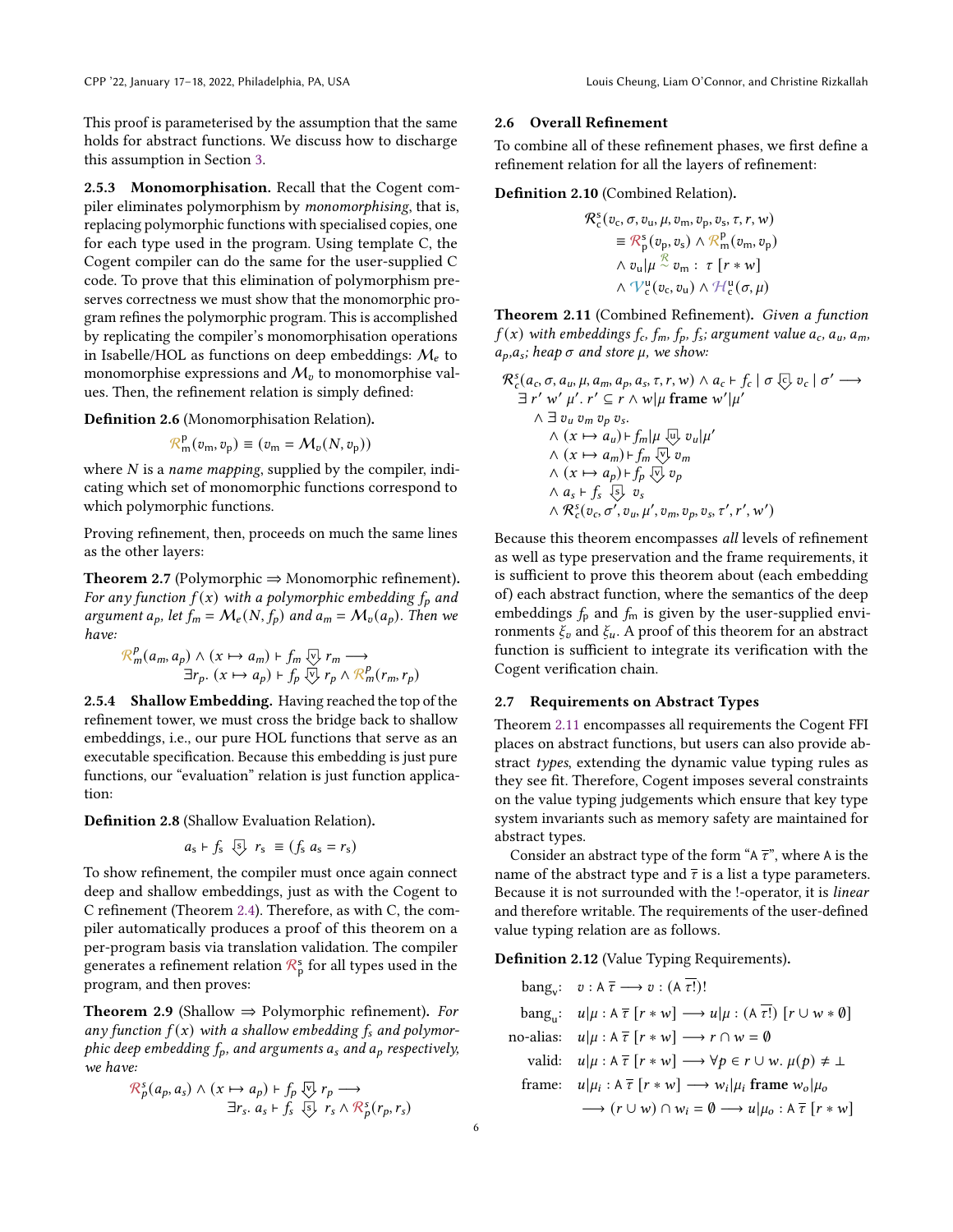The bang rules ensure that abstract values respect the ! operator, i.e., when ! is applied to a value, the value becomes read-only; no-alias ensures that there is no aliasing of writable pointers by readable pointers within a value; valid enforces that all pointers are valid, i.e., point to values; and frame ensures that an abstract value is unchanged if it is not part of the store that is currently being modified. For a read-only type  $(A \overline{\tau})!$ , the requirements are the same, save that the writable pointer set  $w$  must also be empty:

read-only:  $u|\mu : (A \overline{\tau})!$  [ $r * w$ ]  $\longrightarrow w = \emptyset$ 

#### 2.8 Summary of Requirements

As can be seen from the previous sections, proof engineers must provide a number of implementations, abstractions, and proofs for each function and type they import. We briefly summarise these here. For each abstract type imported from C, the proof engineer simply needs to prove the requirements of Definition [2.12.](#page-5-4) For each imported foreign function , proof engineers must define a version of the function for all semantic levels in the Cogent hierarchy. That is, they must define a C implementation, an update semantics  $(\xi_u f)$ , a monomorphic value semantics  $(\xi_m f)$ , a polymorphic value semantics ( $\xi_{\rm p}$  f), and a shallow embedding in HOL. Once all embeddings have been provided, overall refinement (Theo-rem [2.11\)](#page-5-3) must be proven for the foreign function  $f$ , which necessitates proofs of all of our other preservation and refinement theorems:

- Type preservation in the update semantics (Theorem [2.2\)](#page-3-2): required by all functions that call  $f$  to prove type preservation (Theorem [2.2\)](#page-3-2), and by  $f$  and all functions that call it to prove refinement (Theorems [2.4](#page-4-2) and [2.5\)](#page-4-1).
- Type preservation in the monomorphic value semantics (Theorem [2.1\)](#page-3-0): required by all functions that call  $f$  to prove type preservation (Theorem [2.1\)](#page-3-0), and by  $f$  and all functions that call it to prove refinement (Theorems [2.5](#page-4-1) and [2.7\)](#page-5-2).
- Refinement from the update semantics to C (Theo-rem [2.4\)](#page-4-2): required by all functions that call  $f$  to prove refinement (Theorem [2.4\)](#page-4-2).
- Refinement from the value semantics to the update semantics (Theorem [2.5\)](#page-4-1): required by all functions that call  $f$  to prove refinement (Theorem [2.5\)](#page-4-1).
- Refinement from the polymorphic to monomorphic value semantics (Theorem [2.7\)](#page-5-2): required by all functions that call  $f$  to prove refinement (Theorem [2.7\)](#page-5-2).
- Refinement from the shallow embedding to the polymorphic value semantics (Theorem [2.9\)](#page-5-1): required by all functions that call  $f$  to prove refinement (Theorem [2.9\)](#page-5-1).

```
length_s : [a] \rightarrow word32length<sub>s</sub> xs = of nat (List.length xs)
\text{get}_s : [a] \rightarrow \text{word32} \rightarrow aget, xs i d = if unat i < List. length xs
               then xs ! (unat i) else d\text{put}_s: [a] \rightarrow \text{word32} \rightarrow a \rightarrow [a]put<sub>s</sub> xs i v = xs [unat i v = v]
f \circ \text{Id}_s : (b \to a \to c \to b) \to b \to [a]\rightarrow word32 \rightarrow word32 \rightarrow c \rightarrow bfold<sub>s</sub> f acc xs frm to obs =
   List.fold (\lambdaacc el. f acc el obs) acc (slice frm to xs)
mapAccum_s: (b \rightarrow a \rightarrow c \rightarrow (a, b)) \rightarrow b \rightarrow [a]\rightarrow word32 \rightarrow word32 \rightarrow c \rightarrow ([a], b)mapAccums f acc xs frm to obs =
    let (xs', acc') = List.fold(\lambda el (xs, acc). let (el', acc') = f acc el obsin (xs \oslash [el'], acc'))(slice frm to xs) ([], acc)
    in (take frm xs \omega xs' \omega drop (max frm to) xs, acc')
```
Figure 4. Functional correctness specification of the array operations in Isabelle/HOL.

## <span id="page-6-0"></span>3 Arrays

Arrays in Cogent are stored on the heap with elements having any unboxed type. Arrays of pointers are a separate data structure in Cogent, as their interface is complicated by the uniqueness type system. We verify five array operations: the length, get, and put functions in [Figure 1,](#page-2-0) and the fold and mapAccum iterators in [Figure 2.](#page-2-1)

# 3.1 Specification and Implementation

Our operations on arrays are specified as Isabelle functions on lists. The specification for the array functions presented in Figures [1](#page-2-0) and [2](#page-2-1) is provided in Figure [4.](#page-6-1) Most array operations have obvious analogues in Isabelle/HOL's list library. The library functions unat and of-nat convert words and natural numbers, take  $n$  xs and drop  $n$  xs return and remove the first  $n$  elements of the list  $xs$  respectively, slice  $n$   $m$   $xs$  returns the sublist that starts at index  $n$  and ends at index  $m$  of the list xs, ! returns the  $i^{th}$  element of a list and @ appends two lists.

The operations get and mapAccum do not have straightforward analogues in the Isabelle library. mapAccum is not part of the library at all, and must be implemented in terms of fold, whereas get behaves differently to its corresponding list operation: our implementation of get is not undefined when the given index is out of bounds, but instead returns the provided default value.

In [Figure 5,](#page-7-0) we present a version of the template C implementation of arrays with some syntactic simplifications for presentation. Quoted type parameters that are later instantiated to concrete Cogent types, such as  $T$  or  $O$ , are highlighted in blue. Generated C structure types for Cogent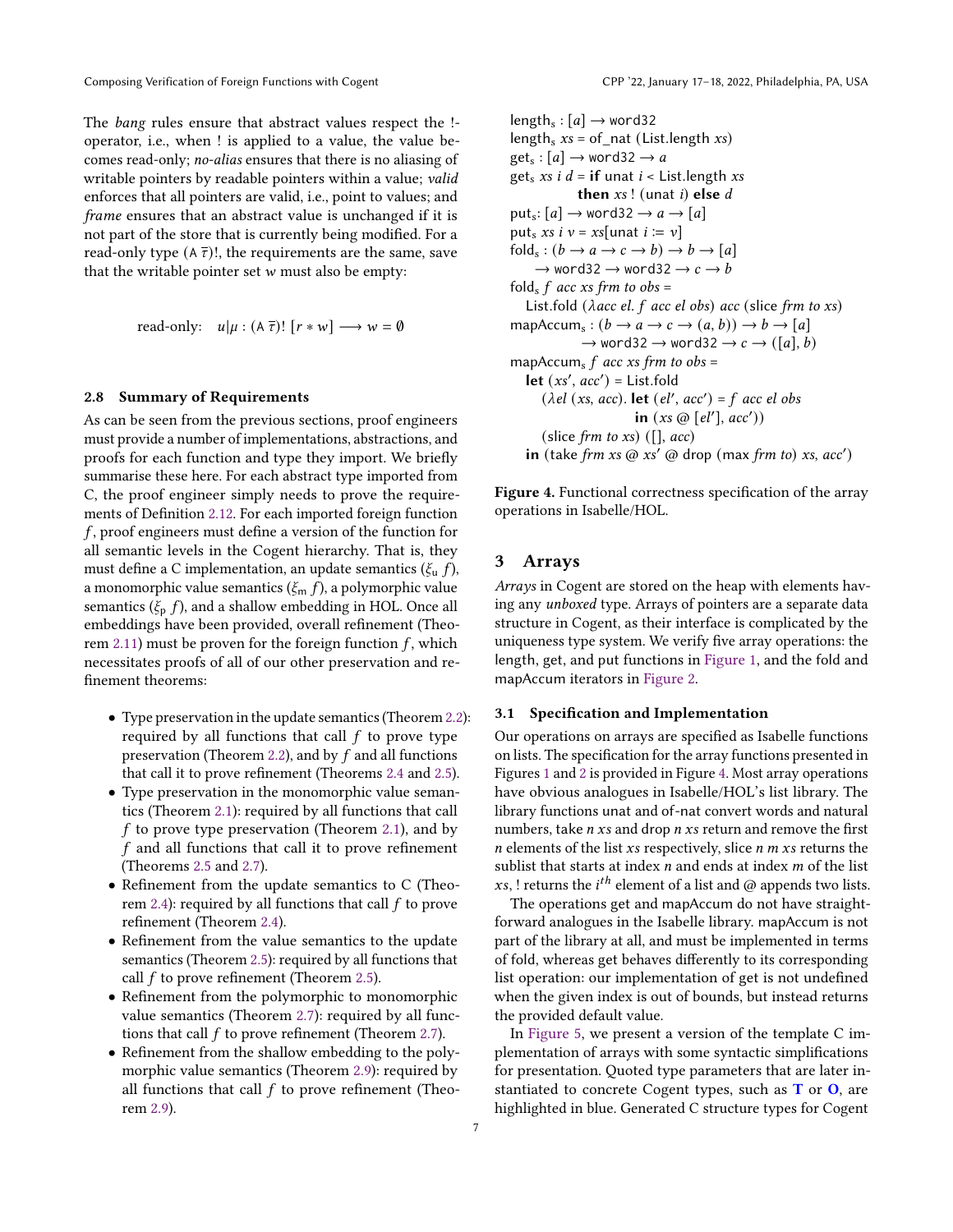```
struct WArrayT {
  u32 len;
  T* vals;
};
u32 length(WArrayT *arr) { return arr→len; }
\mathbf{T} get(WArray\mathbf{T} *arr, u32 i, \mathbf{T} def) {
  if(i < arr→len) { return arr→vals[i]; }
  return def:
}<br>WArrayT *put(WArrayT *arr, u32 i, T v) {
  if (i < arr → len) { arr → vals[i] = v; }
  return arr;
}
\mathbf A fold(fid f, \mathbf A acc, WArray\mathbf T *arr, u32 frm, u32 to, \mathbf 0 obsv) {
  u32 i, e;
  e = arr \rightarrow len;if(to < e) { e = to; }
  for(i = frm; i < e; i++) {acc = dispatch fold(f, arr\rightarrowvals[i], acc, obsv); }
  return acc;
}
ArrayAcc mapAccum(fid f, A acc, WArrayT *arr, u32 frm, u32 to, O obsv) {
  u32 i, e;
  e = arr->len;
  if(to < e) { e = to; }
  for(i = \lim_{i \to \infty} i < e; i++) {
     ElemAcc ea = dispatch_mapAccum(f, arr\rightarrowvals[i], acc, obsv);
     arr \rightarrow vals[i] = ea. elem;acc = ea \space acc}
  ArrayAcc ret = {.arr = arr, .acc = acc};
  return ret;
}
```
Figure 5. C implementation of key operations on arrays.

records and tuples such as ArrayAcc, which normally have compiler-generated names, are written with human-friendly names in grey. The dispatch functions highlighted in red are how Cogent deals with higher-order functions: Because the C-parser semantics do not accommodate function pointers, Cogent instead assigns a unique identifier to each function at compile time, and defines a dispatch function for each function type. This function takes a function identifier as an argument and calls the function that corresponds to that identifier.

#### 3.2 Proving Refinement

As previously mentioned, to verify our abstract C library, we must additionally provide Isabelle/HOL abstractions of our C implementation that can connect with the automaticallygenerated Cogent embeddings. Specifically, we must provide Isabelle/HOL abstractions for each abstract function (i.e., put, get, etc.), as well as a combined value-update-type correspondence relation, analogous to the refinement relation for Theorem [2.5,](#page-4-1) for each abstract type (i.e.,  $WArrayT$ ).

3.2.1 Abstractions. We extend the definition of Cogent values with a new constructor for arrays. In the update semantics, arrays take the form UWA  $\tau$  len  $p$ , where  $\tau$  is the type of the array elements, len is the length of the array, and  $p$  is a pointer to the first element of the array. This is quite similar to the representation used in C, where a struct containing the length and a pointer is used (see Figure [5\)](#page-7-0). We additionally store the type in the Cogent value so that

the same form of Cogent value can be used for all the different structs generated by the Cogent compiler from the C template. In the value semantics, however, arrays take the form VWA  $\tau$  xs, where xs is simply an Isabelle/HOL list of Cogent values, similar to the representation used in the shallow embedding (see Figure [4\)](#page-6-1).

The various array function abstractions supplied to Cogent are defined as input-output relations that are later interpreted as functions, as shown in Figure [6.](#page-8-0) These abstractions are derived directly from the axiomatisation used in the verification of BilbyFs. In the update semantics (Figure [6a\)](#page-8-0), the input is a pair of the Cogent store before the array operation and the argument(s) to the function, and the output is a pair of the store after the operation is complete and the return value.

Note that the definitions for fold and mapAccum are recursive in two ways. The most obvious is the direct structural recursion on the array indices, which is straightforward for Isabelle to show terminates. The other form of recursion is the mutual recursion with the Cogent semantics (note that fold and mapAccum invoke the Cogent semantics to evaluate the argument function). This is because the Cogent semantics is itself parameterised by an environment ( $\xi_u$  and  $\xi_v$ ) containing the abstractions we are currently defining. We cannot define these embeddings and the Cogent semantics simultaneously as is normally done for mutual definitions, however, since our abstractions are defined by users later in the process after the semantics of Cogent have already been defined. Thus, we cannot close the recursion before users have provided these definitions. Therefore we must impose an additional constraint<sup>[2](#page-7-1)</sup> that an *n*-order abstract function can only call a function of an order less than  $n$ . This forces us to prove refinement for all functions of order  $n - 1$  or less, before we can prove refinement for an abstract function of order  $n$ . By imposing this ordering, we can iteratively build up these environments in a staged way. This constraint is not burdensome, and is already satisfied by all Cogent codebases (see Rizkallah et al. [\[21\]](#page-13-2)).

Since Cogent supports polymorphism, we in fact need to provide two abstractions for our operations in the value semantics corresponding to the two value semantics layers in our refinement chain, monomorphic and polymorphic. Because our abstractions (and even our implementation) are entirely parametric in the element type, the abstractions that are shown in Figure [6b](#page-8-0) can be used for both the monomorphic and the polymorphic layers, which, as we will see, trivialises the refinement proof for the monomorphisation layer of the hierarchy.

3.2.2 Value Typing. Unlike the approach for native Cogent values, where the value typing relations are defined as erasures of the value-update refinement relation, we shall

<span id="page-7-1"></span> $^{2}{\rm This}$  constraint is not a proof obligation, but merely a requirement for our framework to work automatically.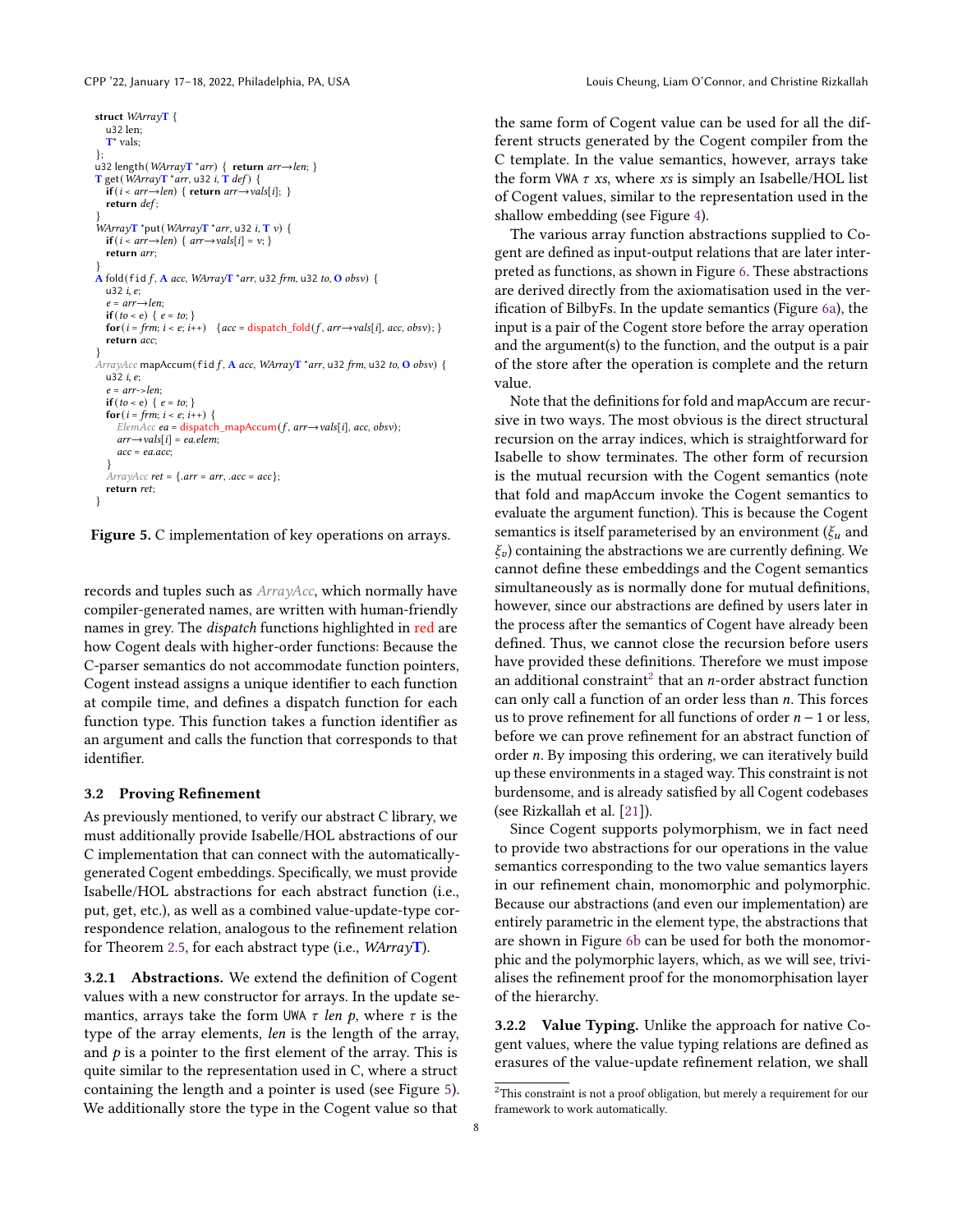Composing Verification of Foreign Functions with Cogent CPP '22, January 17-18, 2022, Philadelphia, PA, USA

<span id="page-8-0"></span>length<sub>u</sub>  $(\mu, x)$   $(\mu', y)$  =  $\exists \tau \ len \ p. (\mu x = \text{UWA } \tau \ len \ p) \land (\gamma = \text{len}) \land (\mu = \mu')$  $get_u (\mu, (x, i, d)) (\mu', y) =$  $\exists \tau$  len p. ( $\mu$  x = UWA  $\tau$  len p)  $\wedge$  (*i* < len  $\longrightarrow$   $\mu$  (*p*+(size *t*)×*i*) = *y*)  $\wedge$  ( $i \geq len \longrightarrow y = d$ )  $\wedge$  ( $\mu = \mu'$ ) put<sub>u</sub>  $(\mu, (x, i, v)) (\mu', y) =$  $\exists \tau$  len p. ( $\mu$  x = UWA  $\tau$  len p)  $\wedge$  (*i* < len  $\longrightarrow$   $\mu(p + (\text{size } \tau) \times i \mapsto v) = \mu'$ )  $\wedge$  ( $i \geq len \longrightarrow \mu = \mu'$ )  $\wedge$  ( $x = y$ ) fold<sub>u</sub>  $(\mu_1, (f, acc, x, s, e, obs)) (\mu_3, y) =$  $\exists \tau \ len \ p. (\mu_1 x = \text{UWA } \tau \ len \ p)$  $\wedge$  (s < len  $\wedge$  s < e  $\longrightarrow$  $\exists v \; acc' \; \mu_2. \; \mu_1 \left( p + (\text{size } \tau) \times s \right) = v$  $\wedge$  [a  $\mapsto$  (v, acc, obs)]  $\vdash$  f a |  $\mu_1$   $\overline{\cup}$  acc' |  $\mu_2$  $\wedge$  fold<sub>u</sub> ( $\mu_2$ , (*f*, *acc'*, *x*, *s*+1, *e*, *obs*)) ( $\mu_3$ , *y*))  $\wedge$  (s ≥ len  $\vee$  s ≥ e→  $\mu_1 = \mu_3 \wedge$  y = acc) mapAccum<sub>u</sub> ( $\mu_1$ , (f, acc, x, s, e, obs)) ( $\mu_4$ , y) =  $\exists \tau$  len p.  $(\mu_1 x = \text{UWA } \tau$  len p)  $\wedge$  (s < len  $\wedge$  s < e  $\longrightarrow$  $\exists v \; v' \; acc' \; \mu_2 \; \mu_3 \; \mu_1 \; (p + (size \; \tau) \times s) = v$  $\wedge$  [a  $\mapsto$  (v, acc, obs)]  $\vdash f$ a |  $\mu_1$   $\overline{\cup}$  (v', acc') |  $\mu_2$  $\wedge \mu_3 = \mu_2(p + (\text{size } t) \times s \mapsto v')$  $∧$  mapAccum<sub>u</sub> (μ<sub>3</sub>, (f, acc', x, s+1, e, obs)) (μ<sub>4</sub>, y))  $\wedge$   $(s \geq len \vee s \geq e \longrightarrow \mu_1 = \mu_4 \wedge y = (x, acc))$ 

length<sub>v</sub>  $x \nu =$  $\exists \tau$  xs. (x = VWA  $\tau$  xs)  $\wedge$  (List.length xs = unat y) get<sub>v</sub>  $(x, i)$   $y =$  $\exists \tau$  xs. (x = VWA  $\tau$  xs)  $\wedge$  (unat *i* < List.length *xs*  $\longrightarrow$  *xs* ! *i* = *y*)  $∧$  (unat *i*  $≥$  List.length *xs* → *y* = 0) put<sub>v</sub>  $(x, i, v)$   $y =$  $\exists \tau$  xs. (x = VWA  $\tau$  xs)  $\wedge$  (y = VWA  $\tau$  xs[unat  $i := v$ ]) fold<sub>v</sub>  $(f, acc, x, s, e, obs)$   $y =$  $\exists \tau$  xs. ( $x =$  VWA  $\tau$  xs)  $\wedge$  (unat s < List.length xs  $\wedge$  s < e  $\longrightarrow$  $\exists v \; acc'. (xs : s = v)$  $\wedge$  [a  $\mapsto$  (v, acc, obs)]  $\nvdash$  f a  $\overline{\vee}$  acc'  $\wedge$  fold<sub>v</sub> (f, acc', x, s+1, e, obs) y)  $\wedge$  (unat s  $\geq$  List.length xs  $\vee$  s  $\geq$  e  $\longrightarrow$  y = acc) mapAccum<sub>v</sub> (f, acc, x, s, e, obs)  $y =$  $\exists \tau$  xs. (x = VWA  $\tau$  xs)  $\wedge$  (unat s < List.length xs  $\wedge$  s < e  $\longrightarrow$  $\exists v \ v' \ acc' x'.$   $xs ! s = v$  $\wedge$  [a  $\mapsto$  (v, acc, obs)]  $\nvdash f$ a  $\overline{\vee}$  (v', acc')  $\wedge x'$  = VWA  $\tau$  xs[unat s :=  $v'$ ]  $\wedge$  mapAccum<sub>v</sub> (f, acc', x', s+1, e, obs) y)  $\wedge$  (unat s ≥ List.length xs  $\vee$  s ≥ e → y = (x, acc))

(b) C abstractions for the *value* semantics.

(a) C abstractions for the update semantics.

Figure 6. Cogent-compatible abstractions of C operations on arrays

define individual value-typing relations for arrays in the two semantics, and then combine them into a refinement relation in Definition [3.5](#page-9-0)

We define these typing relations with two equations, one for the writable arrays Array  $\tau$ , and one for read-only arrays (Array  $\tau$ )!. In the value semantics, these two types are identical, merely requiring that the list elements are well-typed:

Definition 3.1 (Array: Value Semantics Value Typing).

VWA  $\tau$  xs : Array  $\tau = (\forall i <$  List.length xs. xs !  $i : \tau$ ) VWA  $\tau$  xs : (Array  $\tau$ )!  $\equiv$  ((VWA  $\tau$  xs) : Array  $\tau$ )

For the update semantics, we define an auxiliary predicate *okay*(UWA  $\tau$  len  $\varphi$ ) which states that each of the values in the array (located at successive pointers starting at  $p$ ) is well typed, as well as a necessary condition on len to ensure that our pointer arithmetic will not result in overflow. This predicate is used in the typing relation for both the writable and read-only array types. The heap footprint  $[r * w]$  must consist of not just the pointer  $p$  but all of the successive pointers to each array element, because all of these memory locations are contained in the array, and ownership of all of them is passed along with the array. Because the array contains only unboxed types, we know that there are no other pointers in the heap footprint. For the read-only array type,  $r$  contains the heap footprint and  $w$  is empty, and vice versa for the writable array type.

<span id="page-8-1"></span>Definition 3.2 (Array: Update Semantics Value Typing).

*okay* (UWA  $\tau$  len  $p$ )  $\equiv$  (unat len  $\times$  size  $\tau \leq$  max\_word)  $\wedge (\forall i < len. \exists v. \mu (p + size \tau \times i) = v \wedge v | \mu : \tau [0 * 0])$ UWA  $\tau$  len  $p | \mu : (Array \tau)!$   $[r * w] \equiv okay$  (UWA  $\tau$  len  $p$ )  $\wedge$   $(r = \{p + i \mid \forall i. i < len\} \wedge w = \emptyset)$ UWA  $\tau$  len  $p | \mu : (Array \tau) [r * w] \equiv okay (UWA \tau len p)$  $\wedge$   $(w = \{ p + i \mid \forall i. i < len \} \wedge r = \emptyset)$ 

where max\_word is  $2^{32} - 1$  (as we are using 32-bit pointers).

Recall that these the value typing relations for abstract types must satisfy the constraints of Definition [2.12.](#page-5-4) Because arrays only have elements which are of unboxed types, these constraints are trivial to discharge.

3.2.3 Refinement Relations. Just as Cogent's typing relations and semantics are extended by our rules for arrays, so too are the various refinement relations in each layer of the semantics. Because, as previously mentioned, the C implementation of our arrays bears a strong resemblance to our update semantics values, and our value semantics values bear a strong resemblance to our Isabelle/HOL list representation, the value relations  $\mathcal{V}_{\mathsf{c}}^{\mathsf{u}}$  and  $\mathcal{R}_{\mathsf{p}}^{\mathsf{s}}$  for arrays are very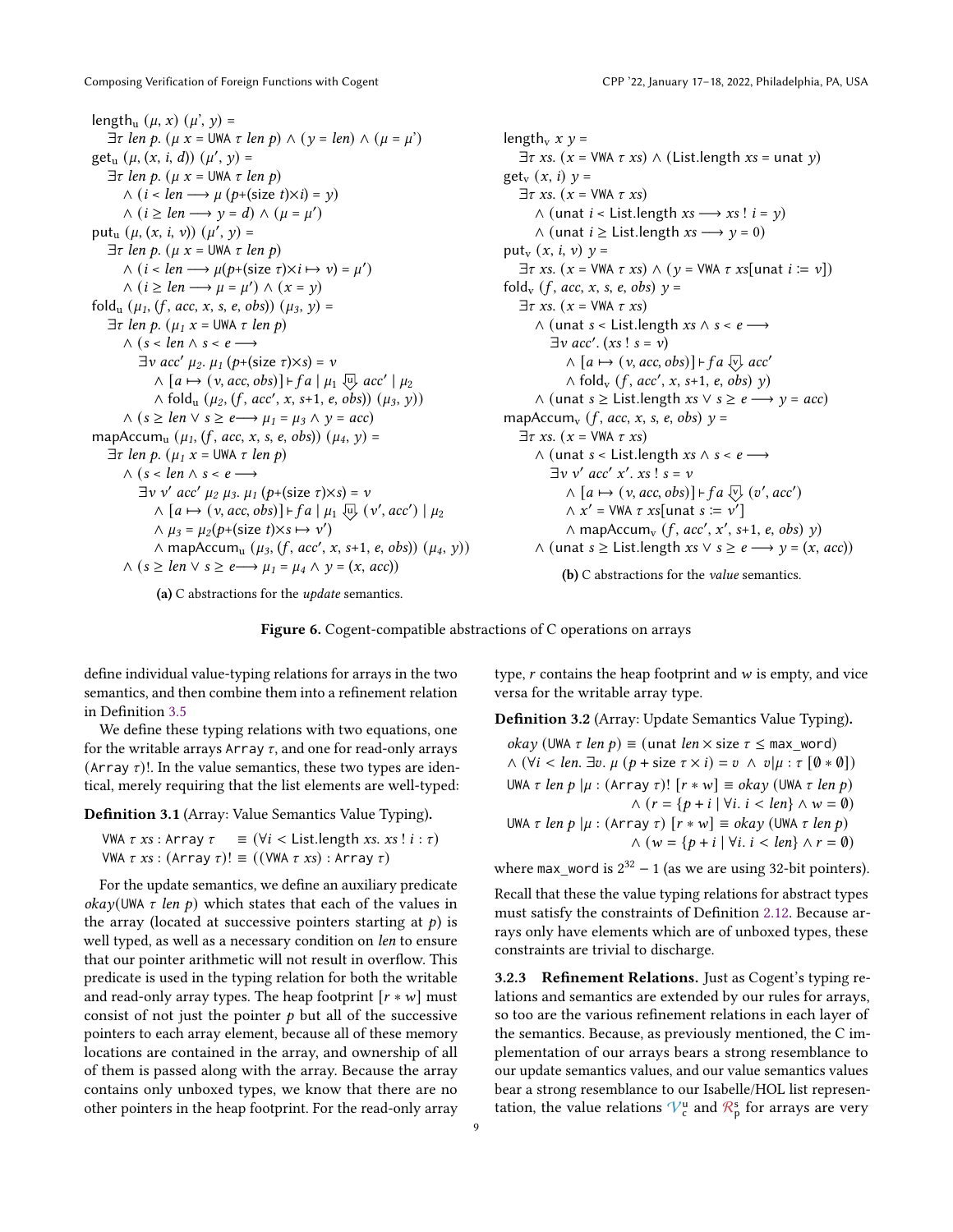simple. In the former, the two a related if the length values and the pointer values are equal. In the latter, the two are related if the length of the lists are the same and the elements are pairwise related.

**Definition 3.3** (U32 Array: Update  $\Rightarrow$  C Value Relation).

 $V_c^u(x_c, UWA U32 len_u p_u) \equiv (len_u = len_c x_c \wedge p_u = arr_c x_c)$ 

where  $len_c$  and  $arr_c$  are the struct projections generated by AutoCorres for the array type.

<span id="page-9-1"></span>**Definition 3.4** (Array: Shallow  $\Rightarrow$  Polymorphic Relation).

$$
\mathcal{R}_p^s(x_s, VWA \tau x s_p) \equiv (\text{length } x s_p = \text{length } x_s) \land (\forall i < \text{length } x s_p. \mathcal{R}_p^s(x_s : i, x s_p : i))
$$

Because we use the same abstractions for both monomorphic and polymorphic layers, the refinement relation  $\mathcal{R}_{\mathsf{m}}^{\mathsf{p}}$  is just equality and its refinement theorem is trivial.

Lastly, it remains to define the value relation for arrays between the two Cogent semantics, update and value. As previously mentioned, we make use of the two value typing relations here with additional conditions to pairwise relate the corresponding elements of the two values:

<span id="page-9-0"></span>**Definition 3.5** (Array: Value (Mono)  $\Rightarrow$  Update Relation).

\n
$$
\begin{aligned}\n &\text{UWA } t \ len_{\mathbf{u}} p_{\mathbf{u}} \mid \mu \stackrel{\mathcal{R}}{\sim} \text{VWA } t \ x s_{\mathbf{m}} : \tau \ [r * \mathbf{w}] \equiv \\
 &\text{(unat } len_{\mathbf{u}} = \text{length } x s_{\mathbf{m}}) \\
 &\quad \wedge (\forall i < len_{\mathbf{u}} \cdot \exists v_{\mathbf{u}} \cdot \mu(p_{\mathbf{u}} + (\text{size } t) \times i) = v_{\mathbf{u}} \\
 &\quad \wedge v_{\mathbf{u}} \mid \mu \stackrel{\mathcal{R}}{\sim} (x s_{\mathbf{m}} : \text{unat } i) : \ t \ [\emptyset * \emptyset]) \\
 &\quad \wedge (\text{VWA } t \ x s_{\mathbf{m}} : \tau) \ \wedge \ (\text{UWA } t \ len_{\mathbf{u}} p_{\mathbf{u}} \mid \mu : \tau \ [r * \mathbf{w}])\n \end{aligned}
$$
\n

Note the heap footprints of elements are always empty, as the array can only contain unboxed values.

3.2.4 Refinement. Now that we have all our abstractions, value typing and refinement relations, we have all the ingredients we need to prove refinement for our array operations.

The theorems structurally resemble the refinement theorems presented in Section [2.5.](#page-4-0) For first order functions length, get and put, the proofs tend to follow easily from the definition of their abstractions, implementation, refinement relation and value typing relation — the creativity is largely in the definitions, not the proofs. This is because we want the proofs to be easily automatable in future. Nonetheless we shall sketch the proofs for our put operation, specifically for arrays of U32, as an illustrative example.

<span id="page-9-2"></span>We first show that the update semantics abstraction is refined by the embedding of the C implementation that is automatically generated by AutoCorres. This appears similar to Theorem [2.4,](#page-4-2) but instead of invoking the Cogent update semantics we instead appeal to our abstract function from the environment  $\xi_u$  (put<sub> $\mu$ 32</sub>):

**Theorem 3.6** (Verifying put: Update  $\Rightarrow$  C refinement). Where the C embedding of put<sub>U32</sub> is put<sub>c</sub>:

$$
\mathcal{V}_c^u(a_c, a_u) \wedge \mathcal{H}_c^u(\sigma, \mu) \wedge a_c \vdash \sigma \mid put_c \subseteq r_c \mid \sigma' \longrightarrow
$$
  
\n
$$
\exists \mu' r_u. \xi_u(put_{U32})(\mu, a_u) = (\mu', r_u)
$$
  
\n
$$
\wedge \mathcal{V}_c^u(r_c, r_u) \wedge \mathcal{H}_c^u(\sigma', \mu')
$$

Proof. Recall that the argument to put for arrays of 32-bit words is a tuple that contains an index, the array, and a 32-bit word to write to it. We take cases on the index. In the case that the index is out of bounds, both the abstraction [\(Fig](#page-8-0)[ure 6a\)](#page-8-0) and the implementation (Figure [5\)](#page-7-0) return the array unmodified with the store unmodified as well, and so the theorem is trivial. In the case where the index is within bounds, our value relation  $\mathcal{V}_{\rm c}^{\rm u}$  on the arguments implies that the two argument words and indices are the same. Writing the same value to the same index within bounds only writes corresponding values to the same store locations, so it follows that our heap relation  $\mathcal{H}_{\mathsf{c}}^{\mathsf{u}}$  is preserved. As it is destructively updated, the actual location of the array in memory is not changed, so the relation  $\mathcal{V}_{\mathsf{c}}^{\mathsf{u}}$  is trivially preserved to the output array.

For the next level up in the refinement hierarchy, we must show refinement from our value semantics abstraction (Figure [6b\)](#page-8-0) to our update semantics abstraction (Figure [6a\)](#page-8-0). Even though this refinement step is below monomorphisation in our hierarchy, our abstractions for put are agnostic to the element type of the array, so we can generalise the proof to arrays of any element type. The theorem resembles Theorem [2.5,](#page-4-1) but with the Cogent semantics replaced with our supplied abstractions in  $\xi_v$  and  $\xi_u$ .

<span id="page-9-3"></span>Theorem 3.7 (Verifying put: Value  $\Rightarrow$  Update refinement). For an element type t, if  $\left.a_u\right|\mu\stackrel{\mathcal{R}}{\sim} a_m$  :  $\,$  (Array t, U32, t)  $\,$  [ $r\ast w$ ] and  $\xi_u(\text{put}_t)(\mu, a_u) = (\mu', v_u)$ , then there exists a value  $v_m$  and pointer sets  $r' \subseteq r$  and w' such that  $\xi_v(\text{put}_t)(a_m) = v_m$ , and  $v_{u}|\mu'\stackrel{\mathcal{R}}{\sim} v_{m}$  : Array  $t$   $[r'*w']$  and  $w \mid \mu$  frame  $w' \mid \mu'.$ 

Proof. We also prove this by cases on the index. In the case where the index is out of bounds, we trivially have correspondence. In the case where the index is within bounds, we prove that modifying the element at the given index from the pointer on the store is equivalent to modifying the element at the given index in the corresponding list. To prove this, we need to show that there is a one-to-one mapping between store addresses of elements to list indices. This is why we include in our typing relation that the array element addresses do not overflow the heap (Definition [3.2\)](#page-8-1). Since this tells us the array cannot wrap around itself, each element in the array has a unique address, giving us our mapping. We also need to show that that the frame conditions are satisfied, but because our implementation is memory safe, these follow easily from our definitions. □

Next, we must show refinement from the polymorphic layer to the monomorphic layer, but because put is a first-order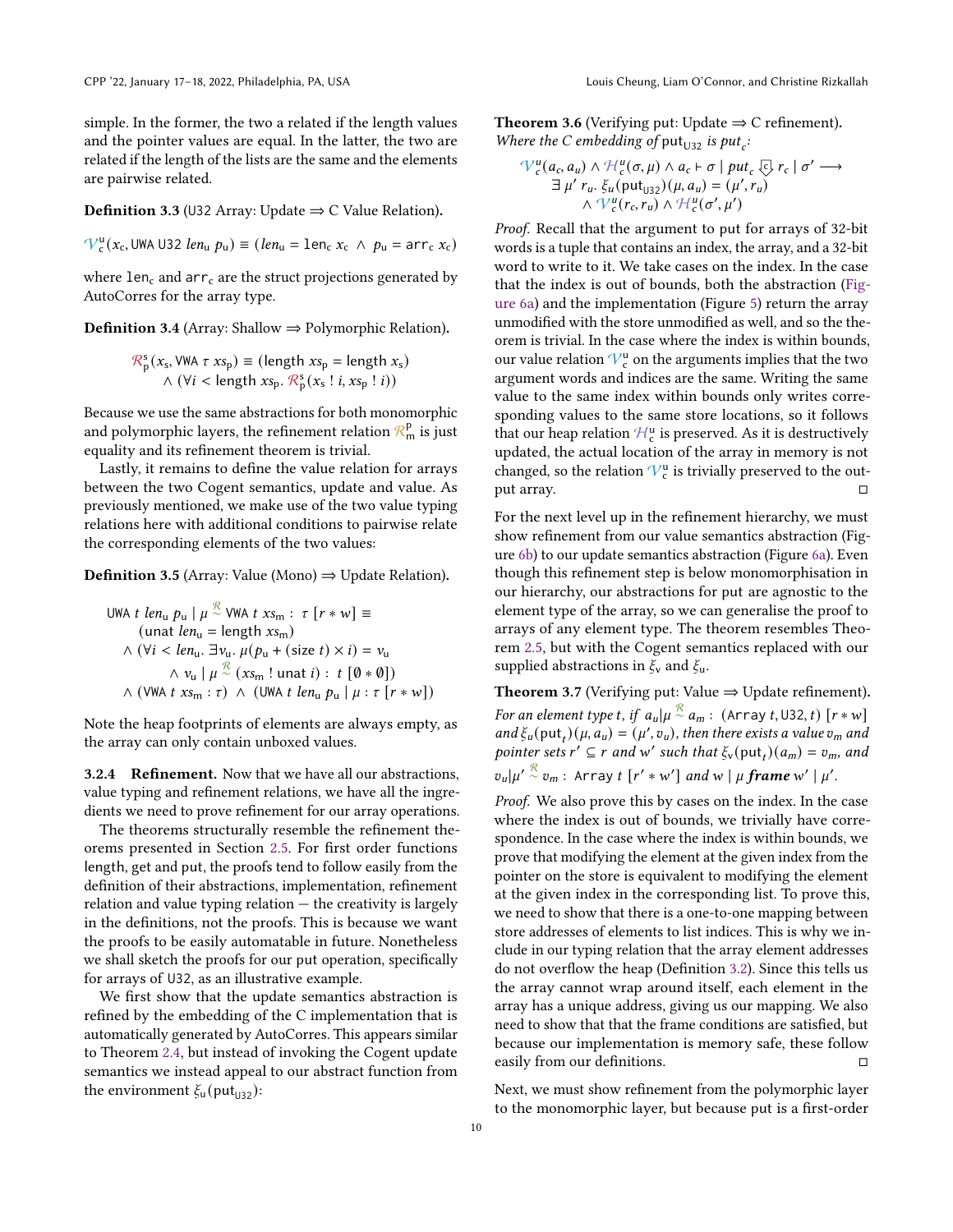function (neither taking functions as arguments nor returning them), the value relations for its arguments and return values simplify to equality. Furthermore, as our Cogent abstractions for monomorphic and polymorphic layers are identical, the proof of refinement is trivialised to showing that identical functions will give equal results given equal inputs.

Monomorphisation thus easily dispatched, we must now make the final shift to the specification level (Figure [4\)](#page-6-1). We must prove a theorem analogous to Theorem [2.9.](#page-5-1) Note that this theorem is also generic for any element type:

**Theorem 3.8** (Verifying put: Shallow  $\Rightarrow$  Polymorphic Value). The shallow embedding of put is called  $\mathsf{put}_{s}.$  Given arguments  $a_s$  and  $a_p$ , we have:

$$
\mathcal{R}_p^s(a_p, a_s) \wedge \xi_v(\text{put})(a_p) = r_p \longrightarrow
$$
  

$$
\exists r_s. a_s \vdash \text{put}_s \xi_v \qquad r_s \wedge \mathcal{R}_p^s(r_p, r_s)
$$

*Proof.* Follows from the definitions of put<sub>v</sub> (in  $\xi$ <sub>v</sub>) and put<sub>s</sub>, as well as the value relation from Definition [3.4.](#page-9-1)  $□$ 

The above theorems are all we need to compose the correctness of put with Cogent's refinement hierarchy. For higherorder functions fold and mapAccum the proofs are broadly similar, but slightly complicated by the presence of functions as arguments. Our theorems assume that type preservation and refinement hold for all of their argument functions an assumption that is discharged by the Cogent compiler (for Cogent functions) or by manual proofs (for C functions). As always with looping functions, the majority of the proof effort was concentrated on proving that loop invariants are maintained, and not on any aspect of the Cogent framework.

#### <span id="page-10-1"></span>4 Generic Loops

Aside from arrays and their associated iterators and operations, the most commonly used library functions in BilbyFs are generic loop functions. These are used to write loops that do not simply iterate over a particular data structure, and are often used to accommodate non-standard search patterns over data structures. For example, in Section [5.2](#page-11-0) we shall use such a function in a binary search.

We shall verify the function repeat, which is given the following type signature in Cogent:

repeat: 
$$
(U32, (a, b!) \rightarrow \text{Bool}, (a, b!) \rightarrow a, a, b!) \rightarrow a
$$

The expression repeat *n* stop step acc obs operates on some mutable state acc (of linear type) and some observer data obs (of read-only type), and runs the loop body step on it at most  $n$  times, or until stop returns true. Figure [7](#page-10-2) gives the Isabelle/HOL shallow embedding and Figure [8](#page-11-1) gives the template C implementation. Figure [9](#page-12-1) gives the Cogentcompatible embeddings for the environments  $\xi_u$  and  $\xi_v$ . Note that these must invoke the Cogent semantics twice, once to evaluate each of the argument functions. Discharging the required proof obligations connecting all of these embeddings and maintaining Cogent's invariants is even more

<span id="page-10-2"></span> $repeak_s: nat \rightarrow (a \rightarrow b \rightarrow bool) \rightarrow (a \rightarrow b \rightarrow a)$  $\rightarrow a \rightarrow b \rightarrow a$ repeat<sub>s</sub>  $0 \_ -$  *acc*  $\_ =$  *acc* repeat<sub>s</sub> (Suc *n*)  $f$   $g$  acc obsv = if ( $f$  acc obsv) then acc else repeat,  $nf g (g acc obsv) obsv$ 

Figure 7. Shallow embedding of the generic loop

straightforward than for other higher-order functions such as mapAccum, as here we do not even need to consider custom data structures such as arrays. This means that we can even define a polymorphic abstraction of the C code compatible with AutoCorres, enabling us to prove the entire refinement chain polymorphically and thereby largely eliminate the boilerplate of multiple type instantiations.

# <span id="page-10-0"></span>5 Composing Verification of Cogent and C

Now that we have demonstrated how to prove the obligations placed on C code, we shall illustrate how to integrate these proofs with proofs about Cogent code. Firstly, as a simple example, we return to the sum function presented in Figure [2.](#page-2-1)

After compiling this program and linking it to our C library, the compiler produces a refinement theorem similar to Theorem [2.11,](#page-5-3) however the phases that are generated per-program via translation validation such as the final refinement to C leave open proof obligations for the user to discharge about abstract functions<sup>[3](#page-10-3)</sup>. In our sum example, Cogent will generate obligations about length and about fold. The obligation about length is exactly our C refinement theorem for length (the length analogue of Theorem [3.6\)](#page-9-2), and the obligation for fold is an instance of our theorem for fold: the obligation requires showing refinement under the assumption that the argument function is add, whereas our theorem is generically proven for any function that maintains Cogent's invariants and refinement. Because add is defined in Cogent, Cogent generates the required theorem for the argument function for us, allowing us to easily discharge this obligation.

We additionally must instantiate our sets of abstract values and types with arrays, and the environments  $\xi_v$  and  $\xi_u$ with our abstractions from Figure [6.](#page-8-0) This instantiation requires us to additionally provide proofs similar to that of Theorem [3.7](#page-9-3) for each function, as well as proofs that all the type conditions from Section [2.7.](#page-5-0) These proofs ultimately connect our C code to the generated shallow embedding, which strongly resembles the original Cogent code:

> $\text{add}_s x y = x + y$ sum<sub>s</sub>  $xs = \text{fold}_s \text{ add}_s 0 \text{ xs } 0 \text{ (length}_s \text{ xs)} ()$

<span id="page-10-3"></span> ${}^{3}\mathrm{At}$  the time of writing, Cogent's shallow phase (Theorem [2.9\)](#page-5-1) implicitly assumes abstract function correctness rather than doing so explicitly as done in other phases. So for now, we just copy and discharge these.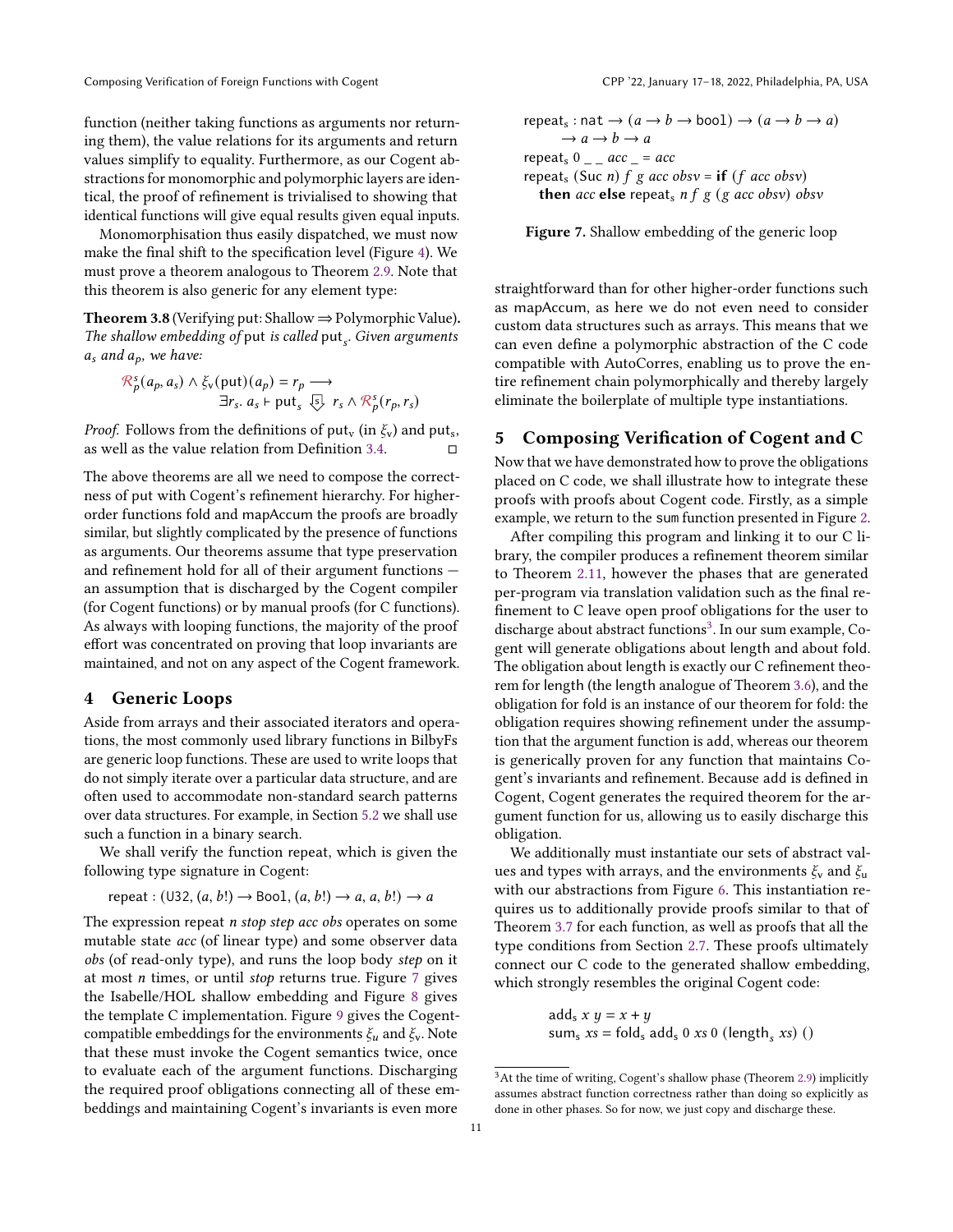```
A repeat(u32 n, fid f, fd g, A acc, O obsv) {
  for(u32 i = 0; i < n; i^{++})
     if (dispatch_f(f, acc, obsv)) break;
     else acc = dispatch_g(g, acc, obsv);
  return acc;
}
```
Figure 8. C implementation of the generic loop.

With all of these proofs in place, we get a refinement theorem like Theorem [2.11](#page-5-3) for the function sum, which leaves no function unverified. This refinement theorem allows us to prove properties of sum $_{\rm s}$  just by equational reasoning, and have these proofs also apply to the C implementation.

#### 5.1 Verifying C Parts of BilbyFs

As mentioned, the previous verification of the functional correctness of key operations in BilbyFs [\[3\]](#page-13-3) simply assumed the correctness of abstract functions, including an axiomatisation of array operations [\[2\]](#page-13-13). We removed the axiomatisation for the five core array operations that we verified, and were able to show that the functional correctness proofs compose for the combined system. The array operations that remain unverified are functions like create, set, copy, cmp, that depend on platform-specific functions such as malloc.

### <span id="page-11-0"></span>5.2 Binary Search

Figure [10](#page-12-2) gives the Cogent code for binary search using our previously defined and verified array functions and repeat. Note that while we specify the maximum number of iterations to repeat as the length of the array, the algorithm is still  $O(\log n)$  as it will always exit early from the stop condition. This fuel argument is an easy way to ensure that Isabelle is convinced that our functions terminate.

We firstly prove that the generated shallow embedding, which strongly resembles the Cogent code, is correct:

**Theorem 5.1** (Correctness of Cogent binary search). Let  $i=$ unat (binary-search,  $(xs, v)$ ) in

sorted *xs*  $\land$  length *xs* < 2<sup>32</sup>  $\longrightarrow$  $(i$  < length  $xs \rightarrow xs$  !  $i = v$ )  $\wedge$  ( $\neg$  *i* < length  $xs \rightarrow v \notin$  set  $xs$ )

where length, set, and sorted are Isabelle's list library functions that return the length of a list, turn a list to a set, and check whether a list is sorted, respectively. We denote search failure by returning an index that is out of bounds.

From our overall refinement theorem (Theorem [2.11\)](#page-5-3), we can easily conclude that the C implementation is correct and remove any reference to Cogent:

### Corollary 5.2 (Correctness of the C binary search).

Let xs be the list abstraction of the array arr for C heap  $\sigma$ , valid  $(\sigma, arr)$  be the predicate that states that the array is valid, i.e., the array's size (in bytes) is less than the size of

memory ( $2^{32}$  bytes) and is well-formed, and same ( $\sigma$ ,  $\sigma'$ , arr) be the predicate that states that an array is the same for the given C heaps:

sorted xs  $\land$  valid ( $\sigma$ , arr)  $\land$ 

 $(arr, v) \vdash σ$  | binary-search<sub>c</sub>  $\overline{\mathbb{C}}$  *i* |  $\sigma'$  → valid  $(\sigma', arr) \wedge \text{same} (\sigma, \sigma', arr) \wedge$ (unat *i* < length  $xs \rightarrow xs$  ! (unat *i*) = *v*)  $\land$  $(¬$  unat *i* < length *xs*  $→$  *v* ∉ set *xs*)

This theorem depends on no additional assumptions about any functions or any other part of the Cogent framework. With this, we have shown that the Cogent framework enables the verification of combined Cogent-C systems.

# 6 Related Work

Compiler Correctness. Patterson and Ahmed [\[18\]](#page-13-14) have defined a spectrum of compiler verification theorems focusing on compositional compiler correctness, extensible through linking. Cogent's certifying compiler does not neatly fall on this spectrum as the compiler itself does the linking of the Cogent-C system, and we are linking with manually verified C rather than other compiler outputs.

Like Cogent, the Cito language [\[23\]](#page-13-15) allows cross-language linking and combined verification in a proof assistant. Unlike Cogent, Cito is a low-level C-like language without a sophisticated type system, so there are no FFI requirements to enforce static guarantees. Pit-Claudel et al. [\[19\]](#page-13-16) use Cito as a target for verified compilation of relational queries, and support linking with foreign assembly code, but do not compose verification across languages for refinement from a common high-level spec, as we do.

An important part of verified compilation is how the semantics of linking is defined for the source language. The simplest way to define linking on the source language is to require that a program may only be linked if it refines a program definable in the source language. SepCompCert [\[7\]](#page-13-17) and Pilsner [\[13\]](#page-13-18) take this approach. This approach is suitable for languages which, unlike Cogent, are expressive enough to encompass all programs, but we require C functions to refine more expressive specifications than what is definable natively in Cogent. The Cogent compiler instead generates shallow embeddings of Cogent programs in Isabelle/HOL, that enable linking at the Isabelle specification level. Hence, Cogent supports source-independent linking insofar as we can embed all source languages inside Isabelle/HOL.

Verification Approach. Arrays are widely used data structures, particularly in low level systems programming. Auto-Corres [\[5,](#page-13-11) [6\]](#page-13-12) simplifies the verification of C code by abstracting it into a monadic embedding of C in Isabelle/HOL. The Cogent compiler further simplifies reasoning about the Cogent parts of a system by abstracting AutoCorres' monadic C into a purely functional Cogent embedding in Isabelle/HOL. For foreign functions, abstraction from AutoCorres' monadic C embedding to a purely functional embedding is manually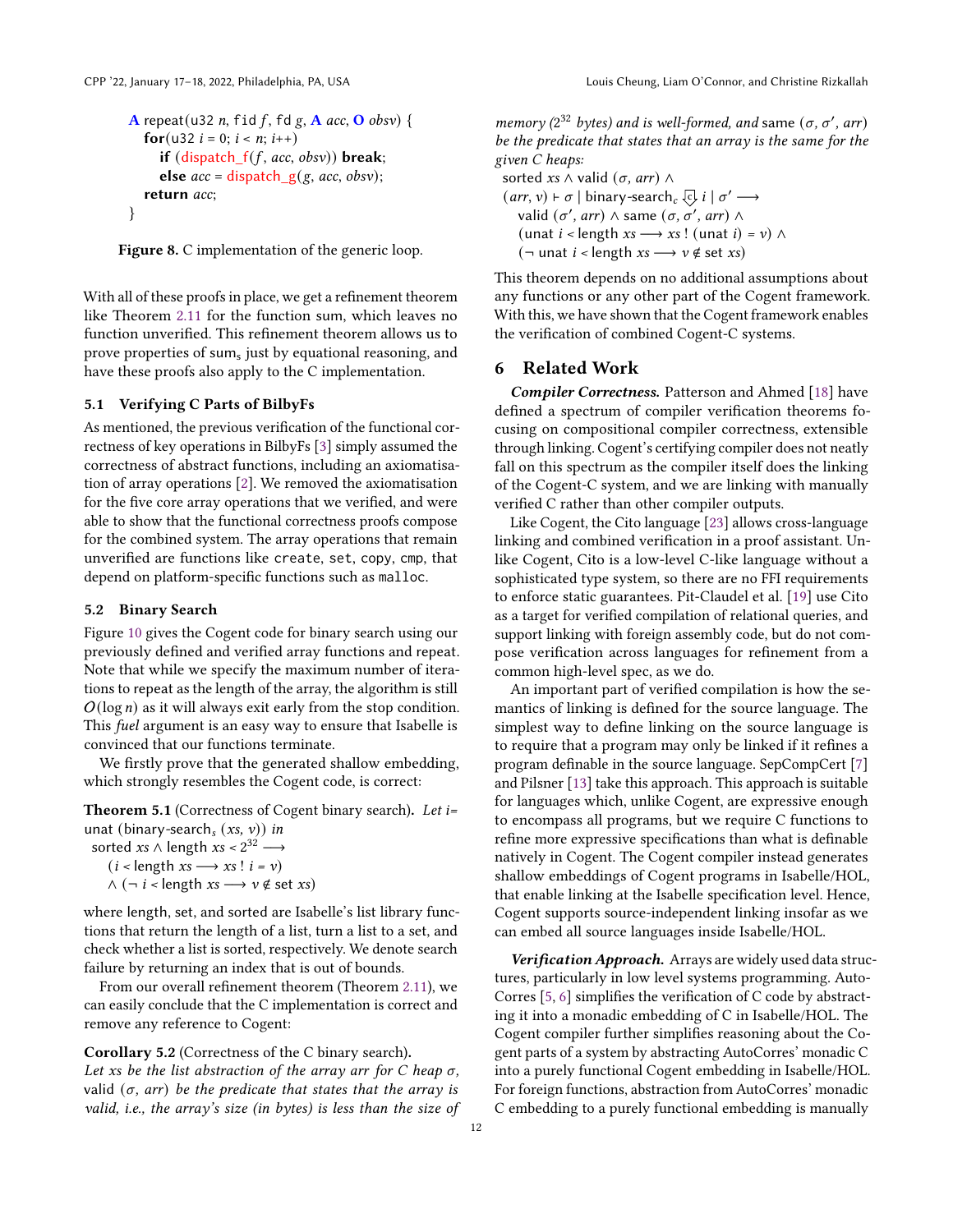```
repeat<sub>u</sub> (\mu_1, (n, f, g, acc, obs)) (\mu_3, y) =(n > 0 \longrightarrow∃b. [a \mapsto (acc, obs)] \vdash f a | \mu_1 \overline{\downarrow \updownarrow} b) | \mu_1 \wedge(b \rightarrow \mu_1 = \mu_3 \land y = acc) \land(\neg b \longrightarrow \exists \mu_2 \ acc'.[a \mapsto (acc, obs)] \vdash g a \mid \mu_1 \downarrow \mu_2 \text{ acc'} \mid \mu_2 \landrepeat<sub>u</sub> (\mu_2, (n-1, f, g, acc', obsv)) (\mu_3, y))) ^
    (n = 0 \longrightarrow \mu_1 = \mu_3 \land y = acc)(n > 0 \longrightarrow
```
(a) C abstractions for the update semantics.

```
repeat<sub>v</sub> (n, f, g, acc, obs) y =
           \exists b. [a \mapsto (acc, obs)] \vdash fa \overline{\vee} b \wedge(b \rightarrow y = acc) \wedge(¬b → \exists acc'.[a \mapsto (acc, obs)] \vdash q a \sqrt{v} acc' \wedgerepeat<sub>v</sub> (n-1, f, g, acc', obsv) y)) ∧
   (n = 0 \longrightarrow y = acc)
```
(b) C abstractions for the *value* semantics.

Figure 9. Cogent-compatible abstraction for the generic loop.

```
type Range = (U32, U32, Boo1)stop : (Range, ((Array U32)!, U32)) \rightarrow Bool
stop ((l, r, b), (arr, v)) = b \vee l \geq rsearch : (Range, ((Array U32)!, U32)) \rightarrow Range
search ((l, r, b), (arr, v)) =let m = l + (r - l) \div 2 and
      x = get (arr, m, 0)in if |x \leq v \rightarrow (m+1, r, b)|x > v \rightarrow (l, m, b)| else \rightarrow (m, r, True)
binary-search : ((Array U32)!, U32) \rightarrow U32
binary-search (arr, v) =
   let len = length arr and
      (l, r, b) = repeat (len, stop, search, (0, len, False), (arr, v))
   in if b then l else \rightarrow len
```
Figure 10. The binary search algorithm in Cogent.

verified through intermediate Cogent embeddings. Auto-Corres comes with a number of examples including binary search and QuickSort on 32-bit word arrays which use the get and put operations. Their proofs for these operations (roughly 250 lines) are about half the size of ours but ours are reusable for arrays with elements of any unboxed type.

If we were only concerned with proving functional correctness of an array implementation, we could have taken a top down approach, i.e., generate an implementation from the specification, using existing tools or frameworks  $[9-11]$  $[9-11]$ , rather than prove that an implementation refines its specification. While a top down approach would likely lessen the verification burden, our approach allows for more control over the implementation and is suitable for cases where an implementation already exists, as is the case for BilbyFs.

As mentioned in the introduction, Cogent purposely lacks recursion and iteration in order to ensure totality. There is an ongoing effort to add a limited form of recursion to Cogent [\[12\]](#page-13-21) while retaining totality through a termination checker [\[12,](#page-13-21) [20\]](#page-13-22). Extending the proof infrastructure of Cogent to support recursive types and to certify termination for functions that pass the termination checker is non-trivial and still remains open. Additionally, we are exploring adding arrays as built in types in Cogent and extending the compiler certificate to account for a number of array operations. Even then, we believe that the language interoperability approach presented in this paper remains valuable. It serves as a reference for how Cogent users and system developers can contribute their own additional data structures with their preferred implementation to Cogent rather than relying solely on Cogent developers to extend the language with each desired additional data structure and data structure operation. Moreover, operations that are directly implemented in C and called through the FFI may occasionally be implemented more efficiently than if they were directly implemented in Cogent. This is because users can escape the Cogent type system when implementing operations in C and for instance use internal aliasing within a function's implementation as long as they can prove that the overall C implementation respects the frame invariant.

# 7 Conclusion

We have demonstrated our cross-language approach to proving software correct. Our systems mix Cogent, a safe functional language with a compiler that proves most of the required theorems automatically, and C, an unsafe imperative language with few guarantees. Specifically, we verified the array implementation and general loop iterators provided in Cogent's ADT library, which were used the implementation of real-world file systems, and we showed that they maintain the invariants required by Cogent. This enabled us to eliminate some key assumptions in the pre-existing verification of the BilbyFs file system in Cogent. These case-studies demonstrate that manual C verification can be straightforwardly composed with Cogent's refinement chain, leading to a top-level shallow embedding that can be seamlessly connected with functional correctness specifications to ensure the correctness of an overall Cogent-C system.

## Acknowledgments

This research is partially supported by an Australian Government Research Training Program (RTP) Scholarship.

## References

<span id="page-12-0"></span>[1] Amal Ahmed. 2016. Compositional Compiler Verification for a Multi-Language World. In 1st International Conference on Formal Structures for